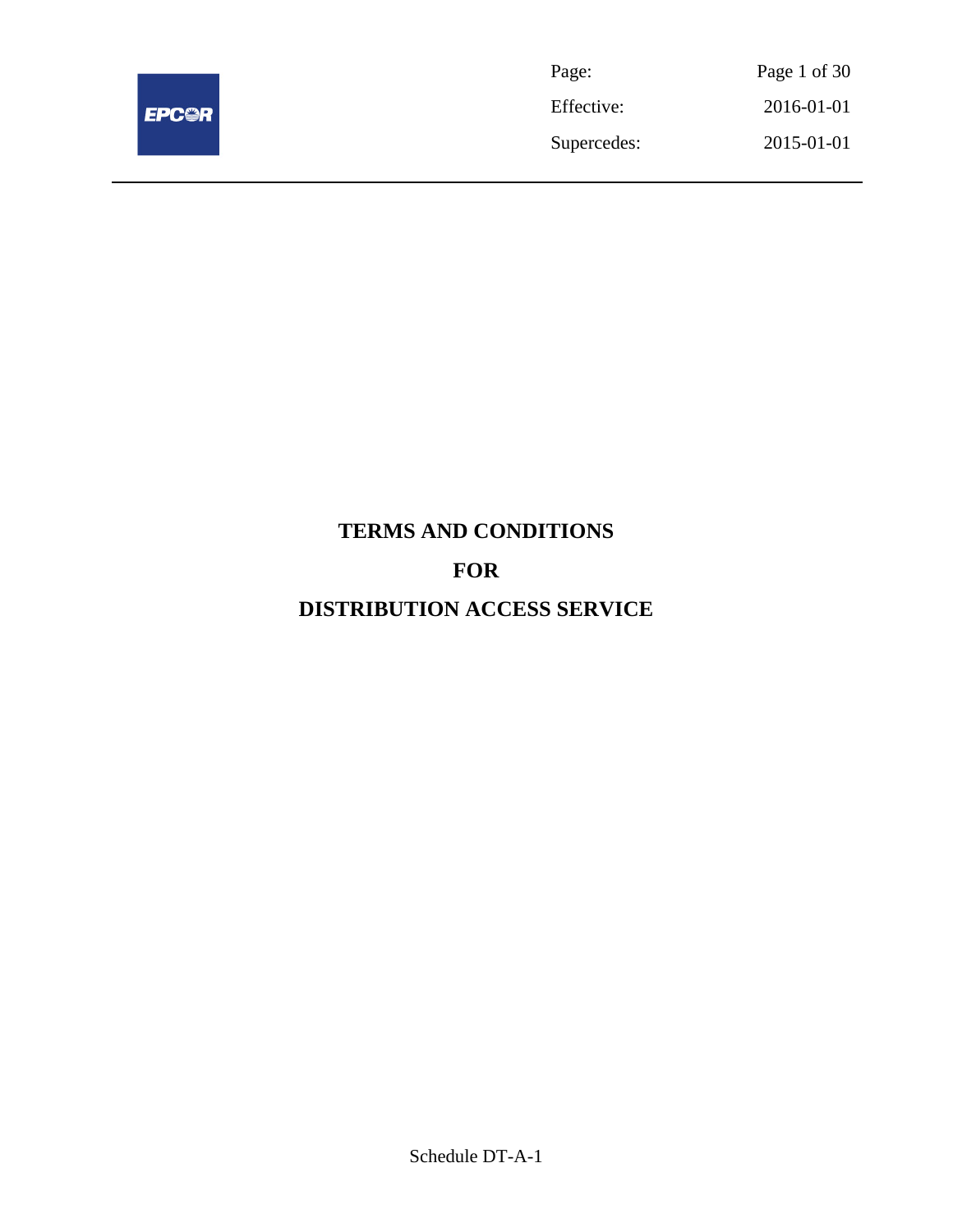

Page: Page 2 of 30 Effective: 2016-01-01 Supercedes: 2015-01-01

# **TABLE OF CONTENTS**

| 2.1  |                                                                     |  |
|------|---------------------------------------------------------------------|--|
| 2.2  |                                                                     |  |
| 2.3  |                                                                     |  |
| 2.4  |                                                                     |  |
|      |                                                                     |  |
| 3.1  |                                                                     |  |
| 3.2  |                                                                     |  |
| 3.3  |                                                                     |  |
| 3.4  |                                                                     |  |
| 3.5  |                                                                     |  |
| 3.6  |                                                                     |  |
| 3.7  |                                                                     |  |
| 3.8  |                                                                     |  |
|      |                                                                     |  |
| 4.1  | Customer Inquiries Related to Emergency Situations and Outages 10   |  |
| 4.2  |                                                                     |  |
|      |                                                                     |  |
| 5.1  |                                                                     |  |
| 5.2  |                                                                     |  |
| 5.3  |                                                                     |  |
|      |                                                                     |  |
| 6.1  |                                                                     |  |
| 6.2  |                                                                     |  |
| 6.3  |                                                                     |  |
| 6.4  | Billing Period and Information for Distribution Access Service  14  |  |
| 6.5  |                                                                     |  |
| 6.6  |                                                                     |  |
| 6.7  |                                                                     |  |
| 6.8  |                                                                     |  |
| 6.9  |                                                                     |  |
| 6.10 |                                                                     |  |
|      | <b>ARTICLE 7 - DISCONTINUANCE OF DISTRIBUTION ACCESS SERVICE 17</b> |  |
| 7.1  |                                                                     |  |
| 7.2  |                                                                     |  |
| 7.3  |                                                                     |  |
|      |                                                                     |  |
| 8.1  |                                                                     |  |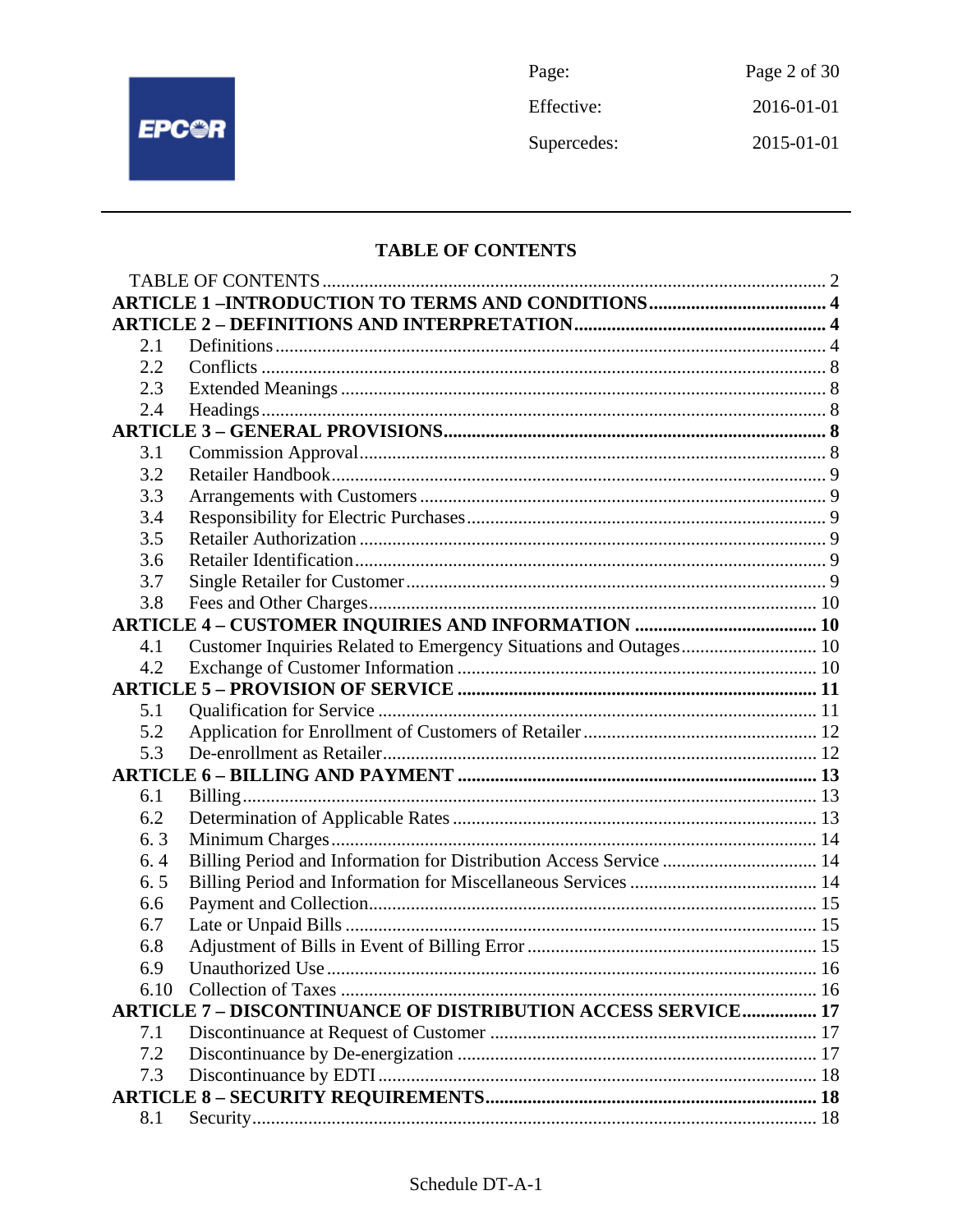

| Page:       | Page 3 of 30 |
|-------------|--------------|
| Effective:  | 2016-01-01   |
| Supercedes: | 2015-01-01   |

| 8.2<br>8.3<br>8.4<br>8.5<br>9.1<br>9.4<br>9.5<br>10.1<br>10.2<br>11.1<br>11.2<br>12.1<br>12.2<br>12.3<br>12.4<br>13.1<br>13.2<br>13.3<br>13.4<br>13.5<br>13.6<br>13.7 |
|-----------------------------------------------------------------------------------------------------------------------------------------------------------------------|
|                                                                                                                                                                       |
|                                                                                                                                                                       |
|                                                                                                                                                                       |
|                                                                                                                                                                       |
|                                                                                                                                                                       |
|                                                                                                                                                                       |
|                                                                                                                                                                       |
|                                                                                                                                                                       |
|                                                                                                                                                                       |
|                                                                                                                                                                       |
|                                                                                                                                                                       |
|                                                                                                                                                                       |
|                                                                                                                                                                       |
|                                                                                                                                                                       |
|                                                                                                                                                                       |
|                                                                                                                                                                       |
|                                                                                                                                                                       |
|                                                                                                                                                                       |
|                                                                                                                                                                       |
|                                                                                                                                                                       |
|                                                                                                                                                                       |
|                                                                                                                                                                       |
|                                                                                                                                                                       |
|                                                                                                                                                                       |
|                                                                                                                                                                       |
|                                                                                                                                                                       |
|                                                                                                                                                                       |
| 13.8                                                                                                                                                                  |
| 13.9                                                                                                                                                                  |
|                                                                                                                                                                       |
|                                                                                                                                                                       |
| <b>ARTICLE 14 - ADDITIONAL PROVISIONS RELATING TO SERVICES  28</b>                                                                                                    |
| Independent System Operation or Transmission Facility Owner Requirements  28<br>14.1                                                                                  |
| 14.2                                                                                                                                                                  |
| 14.3                                                                                                                                                                  |
| 14.4                                                                                                                                                                  |
| 14.5                                                                                                                                                                  |
| 14.6                                                                                                                                                                  |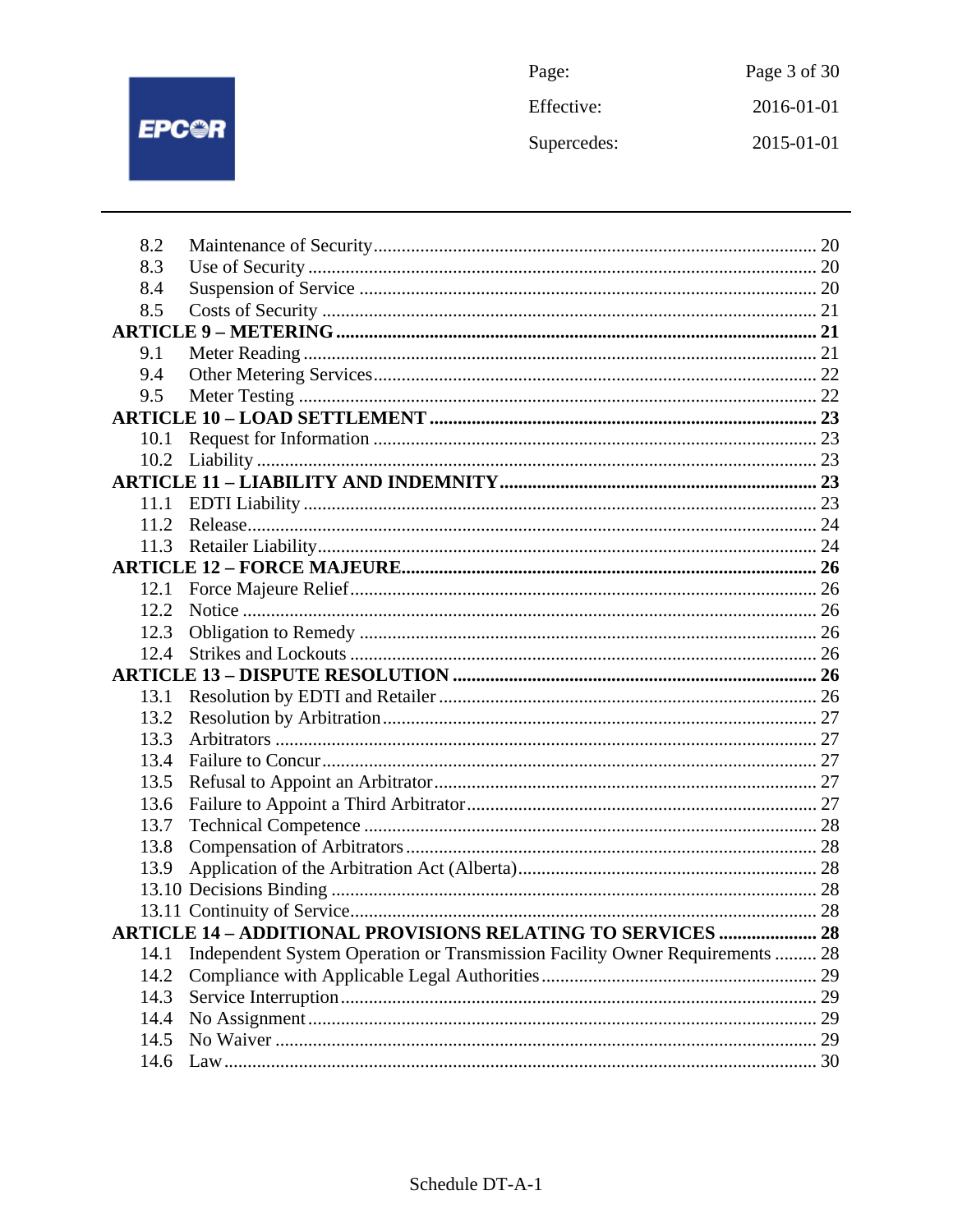|              | Page:       | Page 4 of 30 |
|--------------|-------------|--------------|
|              | Effective:  | 2016-01-01   |
| <b>EPC@R</b> | Supercedes: | 2015-01-01   |
|              |             |              |

#### **ARTICLE 1 –INTRODUCTION TO TERMS AND CONDITIONS**

These Terms and Conditions, as approved by the Alberta Utilities Commission (the "Commission"), form part of the Distribution Tariff of EPCOR Distribution & Transmission Inc. ("EDTI") and are established pursuant to section 102 of the *Electric Utilities Act 2003*, c. E-5.1. The Distribution Tariff is available for public inspection during normal business hours at the business offices of EDTI and can be accessed on EDTI's web site at:

http://www.epcor.com/power-natural-gas/Pages/access.aspx

These Terms and Conditions apply to EDTI and its relationship with Retailers. All Retailers by virtue of their relationship with EDTI are deemed to have accepted these Terms and Conditions.

The service provided by EDTI hereunder is regulated by the Commission and parties having any inquiries or complaints regarding these Terms and Conditions may direct such inquiries or complaints directly to EDTI or to the Commission.

No agreement can provide for the waiver or alteration of any part of these Terms and Conditions unless such agreement is first filed with and approved by the Commission. Whenever the Commission approves an amendment to these Terms and Conditions, such amendment, including its effective date, will be posted on EDTI's website at:

http://www.epcor.com/power-natural-gas/Pages/access.aspx

# **ARTICLE 2 – DEFINITIONS AND INTERPRETATION**

#### **2.1 Definitions**

The following words and phrases, whenever used in these Terms and Conditions or in an application, contract or agreement for service under these Terms and Conditions, shall have the meanings set forth below:

"**Act**" means the *Electric Utilities Act*, S.A. 2003, c. E-5.1, as re-enacted, amended or replaced from time to time;

"**Board**" or "**EUB**" means the Alberta Energy and Utilities Board established under the *Alberta Energy and Utilities Board Act*, R.S.A., 2000, c. A-17, as re-enacted, amended or replaced from time to time;

"**Business Day**" means a business day is any day other than Saturday, Sunday or a holiday as defined in the *Interpretation Act*, R.S.A. 2000, c. I-8, as re-enacted, amended or replaced from time to time*;*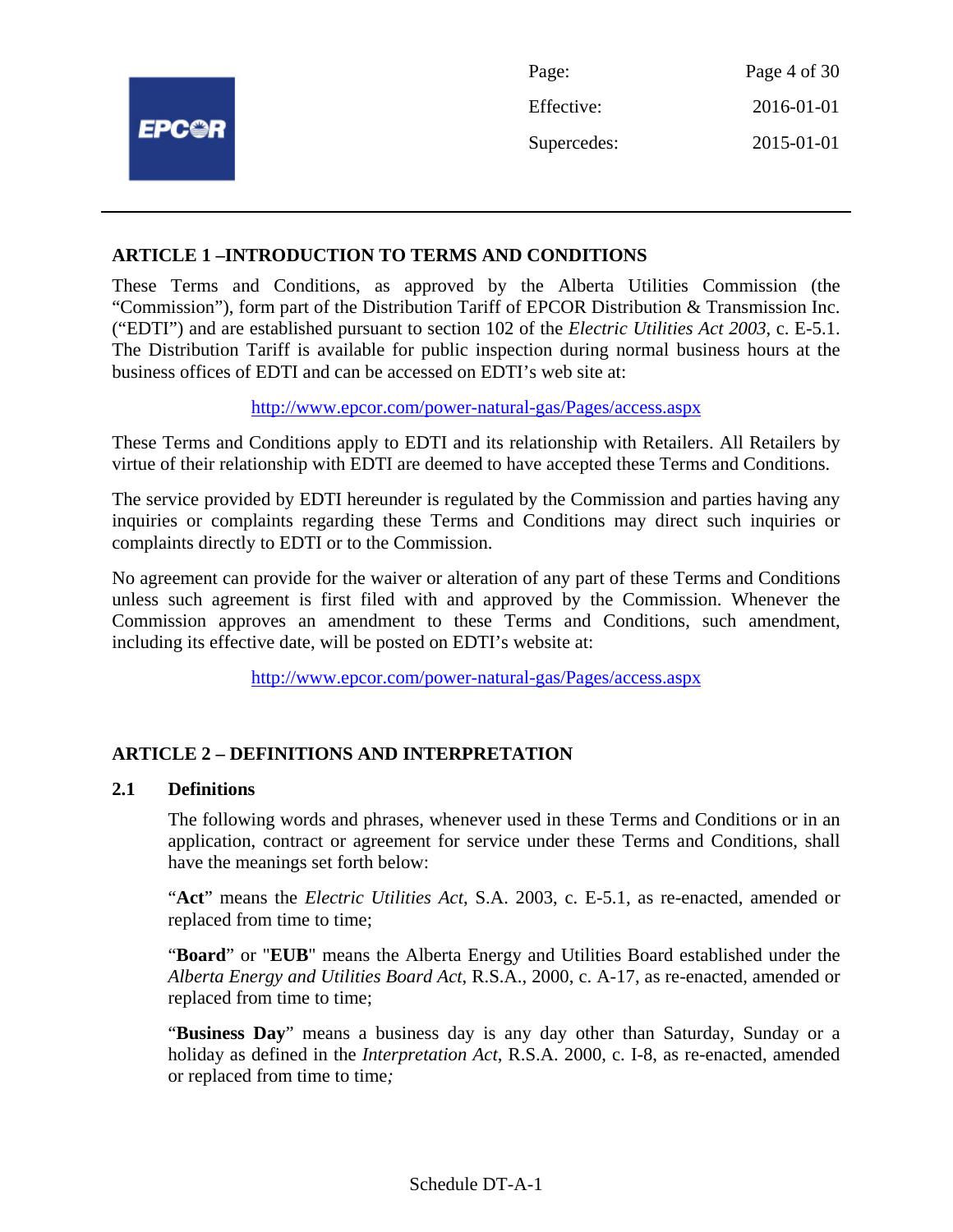| Page:       | Page 5 of 30 |
|-------------|--------------|
| Effective:  | 2016-01-01   |
| Supercedes: | 2015-01-01   |

"**Commission**" or "**AUC**" means the Alberta Utilities Commission, formerly the Alberta Energy and Utilities Board, established under the *Alberta Utilities Commission Act*, R.S.A., 2007, c. A-37.2, as re-enacted, amended or replaced from time to time;

"**Credit Rating**" has the meaning given to it in the Distribution Tariff Regulation;

"**Customer***"* means a person purchasing electricity for that person's own use from a Retailer;

"**Customer Information**" means Customer name, Customer telephone number, Customer mailing address, site contact name and site contact phone number and other Customer information that may be requested by EDTI;

"**Customer Usage Information**" means information regarding the historical electricity consumption of a Customer;

"**De-energization**" has the meaning attributed to it in the Settlement System Code and "**De-energized**" and "**De-energize**" have correlative meanings;

"**Default Supplier**" means a Retailer appointed by EDTI pursuant to section 3 of the RRR Regulation;

"**Distribution Access Service**" has the meaning given to it in the Act;

"**Distribution Services Agreement**" means an agreement between EDTI and a Retailer for the provision of the applicable Distribution Access Service;

"**Distribution Tariff**" means a distribution tariff prepared by EDTI and approved by the Commission in accordance with section 102 of the Act, which consists of the Rate Schedules, these Terms and Conditions, the Terms and Conditions for Distribution Connection Services and the Distribution Tariff Policies;

"**Distribution Tariff Policies**" means the part of EDTI's Distribution Tariff that sets out the policies applied by EDTI in implementing the Rate Schedules, these Terms and Conditions and the Terms and Conditions for Distribution Connection Services;

"**Distribution Tariff Regulation**" means the *Distribution Tariff Regulation*, A.R. 162/2003, as amended from time to time;

"**Distribution Tariff Services**" means all services provided by EDTI under the Distribution Tariff;

"**EDTI**" or "**EPCOR Distribution & Transmission**" means EPCOR Distribution & Transmission Inc., and for certainty includes its predecessor in interest by amalgamation EPCOR Distribution Inc.;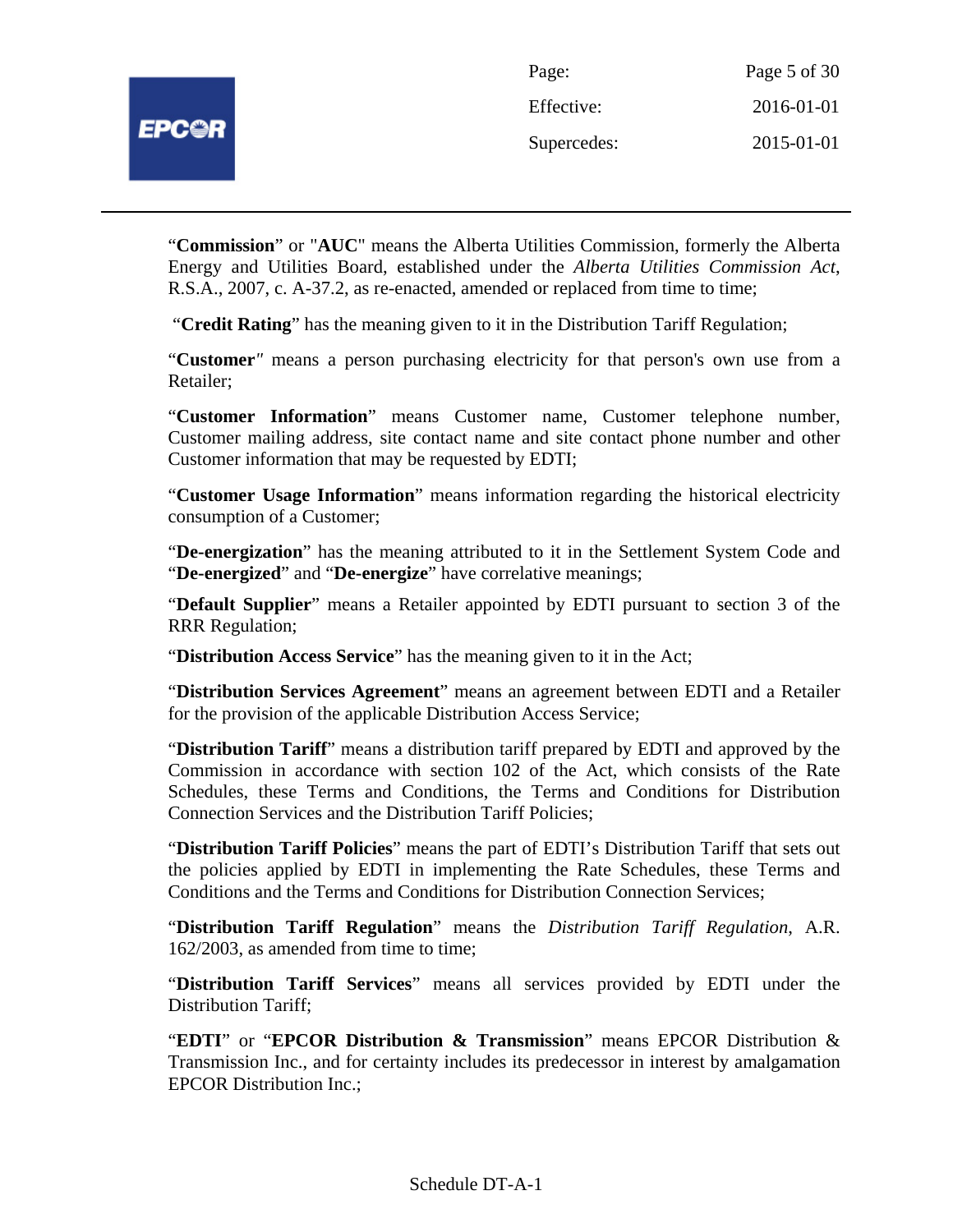| Page:       | Page 6 of 30 |
|-------------|--------------|
| Effective:  | 2016-01-01   |
| Supercedes: | 2015-01-01   |

"**Electricity Services**" means the services associated with the provision of electricity to a person, including the exchange of electric energy, making financial arrangements to manage financial risk associated with the pool price, Distribution Access Service, system access service, ancillary services, billing, metering, performing load settlement and any other services specified in regulations made under the Act;

"**Energy**" means electric energy (normally expressed in kiloWatt hours (kWh) or kilowatts (kW));

"**Energization**" has the meaning attributed to it in the Settlement System Code

*"***Facilities**" means physical plant (including, without limitation, distribution lines, transformers, meters, equipment, machinery and other electrical apparatus) on EDTI's side of the Point of Service interconnection excluding transmission facilities;

"**Fee Schedule**" means the fees and charges set forth in Table 2 of Schedule A - DAT Rate and Fee Schedule to EDTI's Distribution Tariff;

"**Force Majeure**" means circumstances not reasonably within the control of EDTI, including acts of God, strikes, lockouts or other industrial disturbances, acts of the public enemy, wars, blockades, insurrections, riots, epidemics, landslides, lightning, earthquakes, fires, storms, floods, high water, washouts, inclement weather, orders or acts of civil or military authorities, civil disturbances, explosions, breakdown or accident to equipment, mechanical breakdowns, the intervention of federal, provincial, state or local government or from any of their agencies or boards, the order or direction of any court, and any other cause, whether of the kind herein enumerated or otherwise, provided that the lack of funds shall not constitute a circumstance not reasonably within the control of EDTI;

"**Independent System Operator**" or "**ISO**" means the corporation established by section 7 of the Act;

"**Interconnected Electric System**" means all transmission facilities and electric distribution systems in Alberta that are interconnected;

**"Load"** means energy consumed by Customers together with allocated losses and unaccounted for energy;

"**Load Settlement**" means "load settlement" as defined in the Act.

"**Minimum Charge**" has the meaning given to it in EDTI's Terms and Conditions for Distribution Connection Services;

"**Miscellaneous Services**" means the various services available from EDTI under the Distribution Tariff other than Distribution Access Service;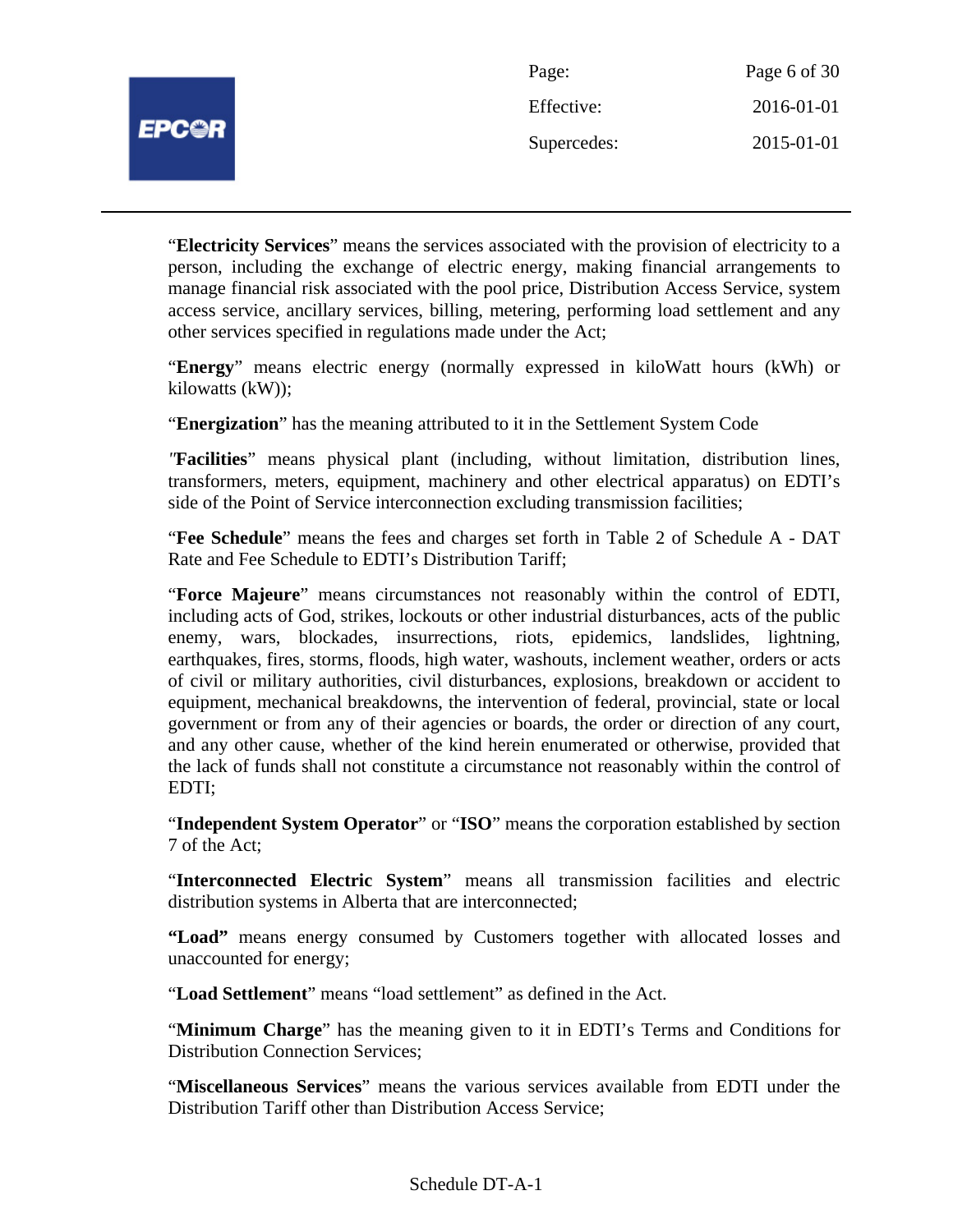

| Page:       | Page 7 of 30 |
|-------------|--------------|
| Effective:  | 2016-01-01   |
| Supercedes: | 2015-01-01   |

"**Point of Service**" means the point at which EDTI's service conductors are connected to the conductors or apparatus of a Customer;

"**Power Pool**" means the scheme operated by the Independent System Operator for the exchange of Energy and financial settlement for the exchange of Energy;

"**Rate Schedules**" means the schedules of EDTI's Distribution Tariff that set out charges;

"**RRR Regulation**" means the *Roles, Relationships and Responsibilities Regulation*, A.R. 169/2003, as amended from time to time;

"**Regulations**" means regulations made under the Act;

"**RRO Regulation**" means the *Regulated Rate Option Regulation*, A.R. 262/2005, as amended from time to time.

"**Regulated Rate Tariff**" means a regulated rate tariff for the provision of Electricity Services to eligible customers prepared by EDTI, or a person with whom EDTI makes arrangements to do so, pursuant to section 102 of the Act;

"**Retailer**" means a person who sells or provides Electricity Services directly to Customers and carries out the functions and duties of a "retailer" under the Act, and includes a Default Supplier, the person with whom EDTI has made arrangements to provide the Regulated Rate Tariff to eligible customers, and Self-Retailers;

"**Retailer Handbook**" means the guide, as amended from time to time, prepared by EDTI which sets out procedures in relation to the provision of Distribution Access Service under these Terms and Conditions.

"**Retailer Identification**" means the 9 digit number that uniquely represents each Retailer operating within Alberta. The Canada Customs and Revenue Agency business number will be used as the Retailer ID;

"**Retailer of Record**" means the Retailer who is listed in EDTI's records through the procedures outlined in these Terms and Conditions, and thereby recognized by EDTI and the Settlement System Code, as a particular Customer's Retailer for a Point of Service at a particular time;

"**Self-Retailer**" means a person carrying out Retailer functions to obtain electricity services solely for its own use;

"**Service Connection**" means the Facilities required to physically connect the Customer's facilities to EDTI's electric distribution system to permit the Customer to obtain Distribution Access Service;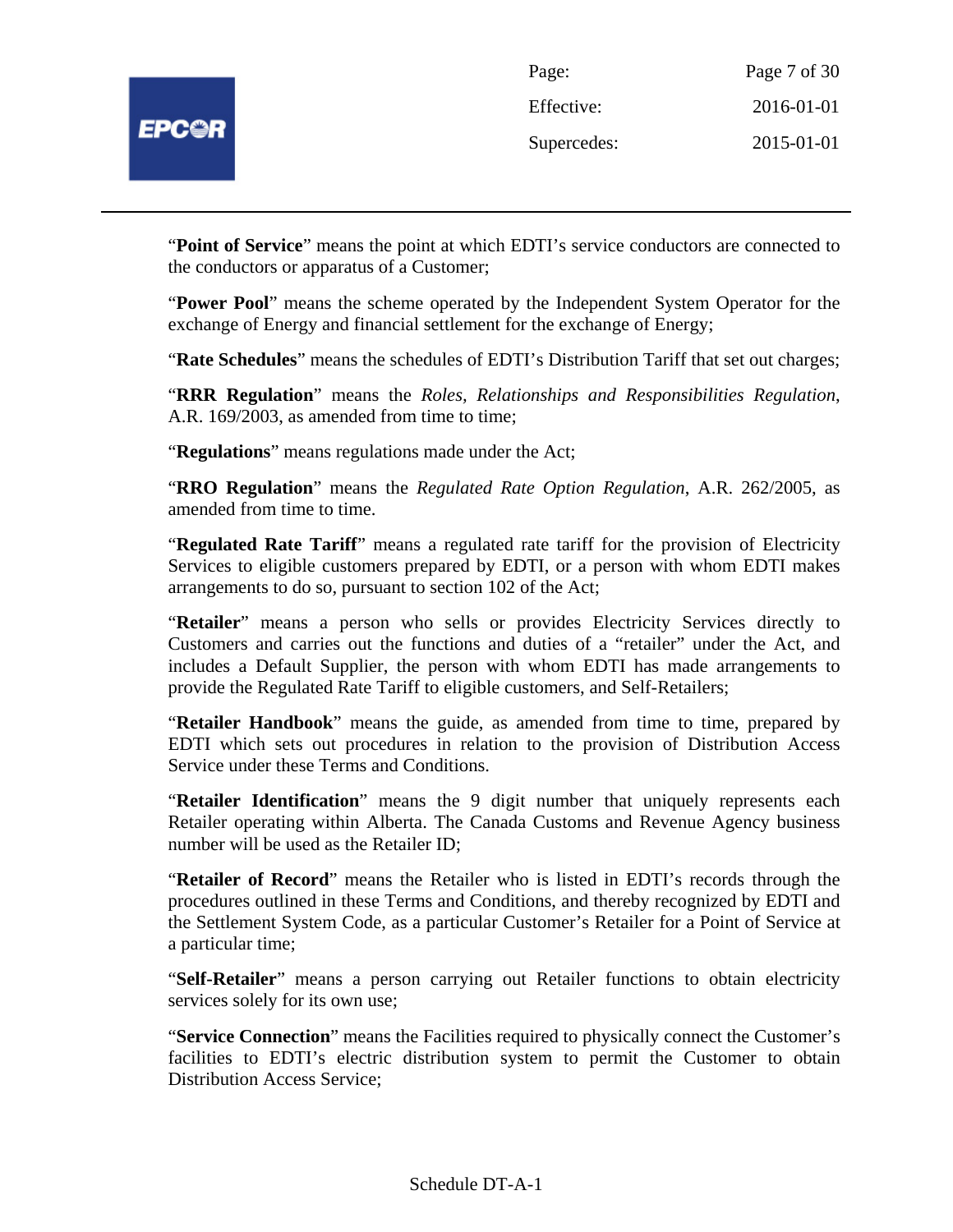

| Page:       | Page 8 of 30 |
|-------------|--------------|
| Effective:  | 2016-01-01   |
| Supercedes: | 2015-01-01   |

"**Settlement System Code**" means the rules respecting Load Settlement approved by the AUC and set out in Rule 021;

"**Site**" means a unique end-use Point of Service, being the finest level at which Load Settlement recognizes Retailer assignments, and receives consumption data.

#### **2.2 Conflicts**

If there is any conflict between a provision expressly set out in an order of the Commission and these Terms and Conditions, the order of the Commission shall govern.

If there is any conflict between a provision in these Terms and Conditions, as may be amended from time to time, and a provision in a Distribution Services Agreement or any other existing or future agreement between EDTI and a Retailer relating to Distribution Tariff Services, the provision in these Terms and Conditions shall govern.

#### **2.3 Extended Meanings**

In these Terms and Conditions, words importing the singular number only shall include the plural and vice versa, words importing the masculine gender shall include the feminine and neutral genders and vice versa. Word importing a person shall include person, firm, partnership, corporation, organization or association (including, without limitation, individual members of any unincorporated entity).

#### **2.4 Headings**

The division of these Terms and Conditions into sections, subsections and other subdivisions and the insertion of headings are for convenience of reference only and shall not affect the construction or interpretation of these Terms and Conditions.

#### **ARTICLE 3 – GENERAL PROVISIONS**

#### **3.1 Commission Approval**

These Distribution Access Service Terms and Conditions have been approved by the Commission. EDTI may amend these Terms and conditions by filing a notice of amendment with the Commission. Included in the notice to the Commission shall be notification of which Retailers are affected by the amendment and an explanation of how affected Retailers will be notified of the amendments. Within 60 days after such notice is filed, the Commission will either acknowledge the notice of amendment to the Terms and Conditions or direct a further process to deal with the requested change, as the Commission deems appropriate. If the Commission acknowledges notice of amendment, the amendment will take effect upon the date of such acknowledgement.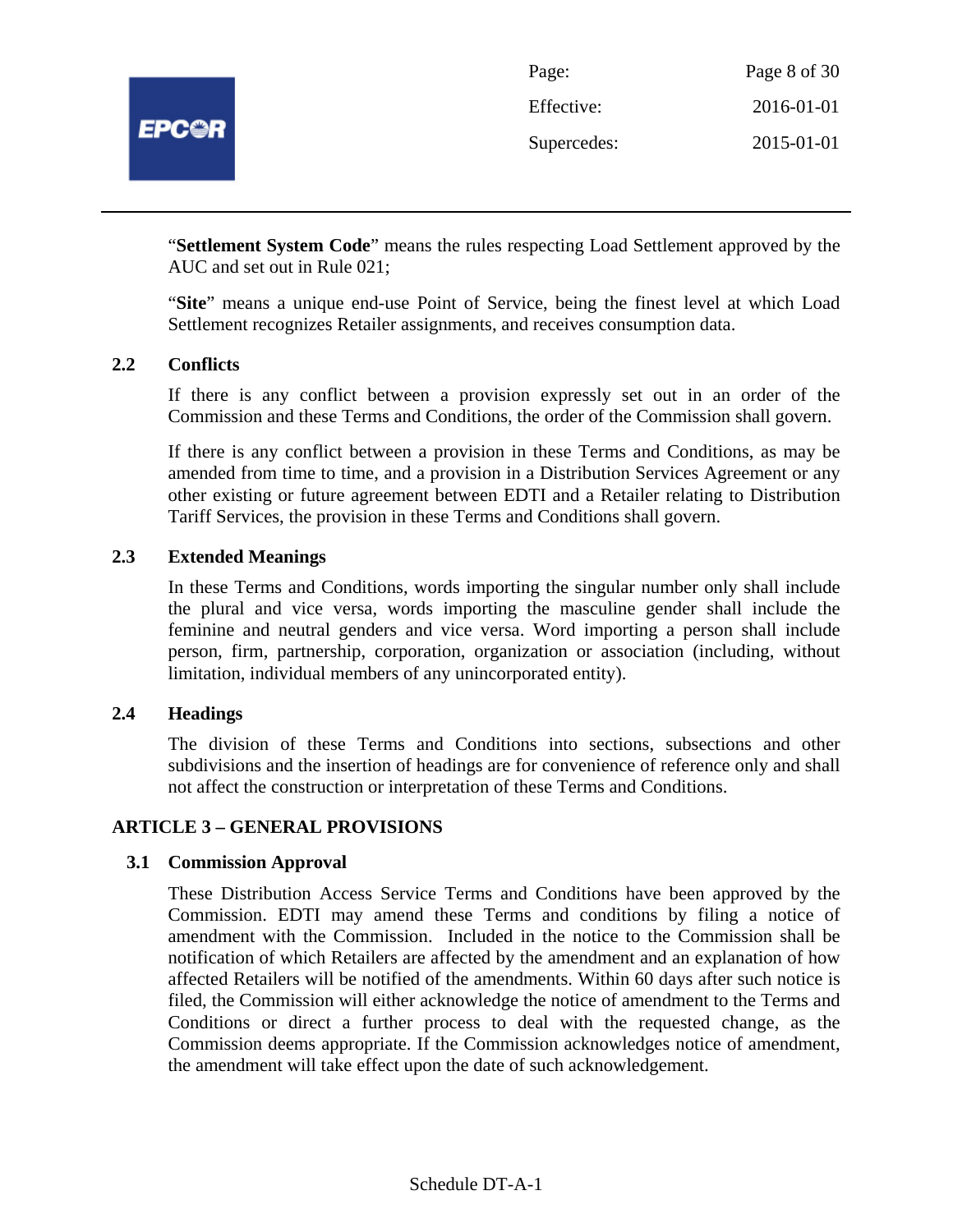

#### **3.2 Retailer Handbook**

EDTI has developed the Retailer Handbook to help Retailers understand the normal practices of EDTI. EDTI will amend the Retailer Handbook, from time to time, to reflect changes to the electric utility industry, changes in EDTI's requirements or the changing needs of Retailers or Customers. A copy of the Retailer Handbook, and any amendments to the Retailer Handbook, will be filed with the Commission for information purposes. While EDTI will endeavour to follow practices in the Retailer Handbook, these practices will not appropriately cover every situation that may arise and its may be necessary to deviate from the Retailer Handbook. A copy of the Retailer Handbook can be accessed on EDTI's website at www.epcor.ca.

#### **3.3 Arrangements with Customers**

The Retailer shall be solely responsible for having appropriate contractual or other arrangements with Customers necessary to provide service to Customers. EDTI shall not be responsible for monitoring, reviewing or enforcing such contracts or arrangements and shall not be liable for any loss, damages, cost, injury, expense or other liability, whether direct, indirect, consequential or special in nature, howsoever caused, as a result of the Retailer's failure to obtain or maintain proper contractual or other arrangements with Customers or to perform its obligations to its Customers.

#### **3.4 Responsibility for Electric Purchases**

The Retailer will be solely responsible for the purchase of electricity from the Power Pool and for arranging the delivery of such electricity to the appropriate Points of Service for Customers, subject to these Terms and Conditions.

#### **3.5 Retailer Authorization**

A Retailer shall be responsible for obtaining proper authorization from each Customer authorizing the enrollment of the Customer by the Retailer for receipt of Distribution Access Service.

#### **3.6 Retailer Identification**

Any information exchange or communications between the Retailer and EDTI under these Terms and Conditions shall employ a Retailer Identification number.

#### **3.7 Single Retailer for Customer**

EDTI shall not be required to recognize and deal with more than one Retailer in respect of a Point of Service at any given time.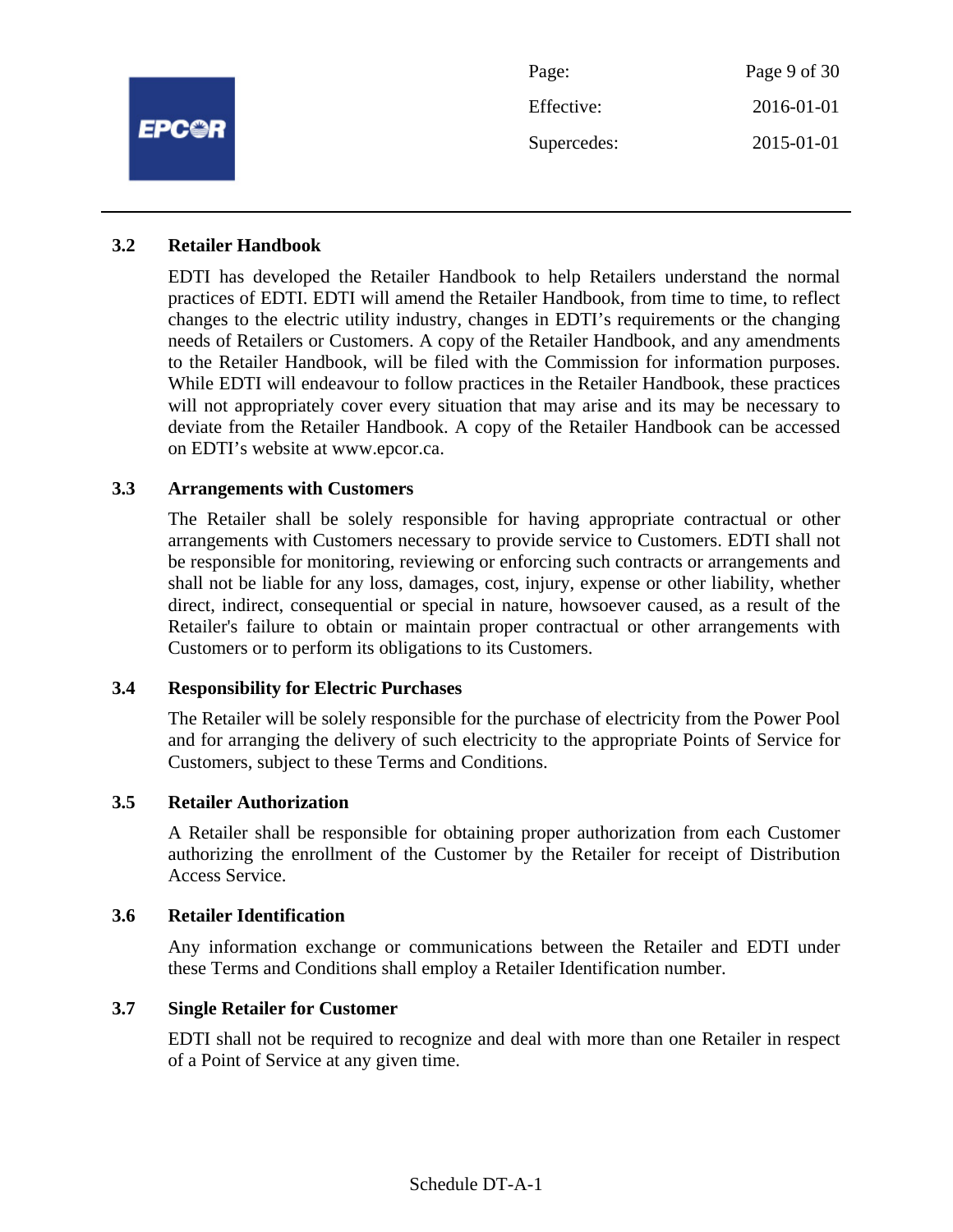

#### **3.8 Fees and Other Charges**

EDTI will provide all standard services hereunder pursuant to the Distribution Tariff. All additional, supplementary or extra non-discretionary services provided by EDTI to a Retailer or its Customers will be charged a separate rate or fee, such as those included, without limitation, in the Fee Schedule. Payment for these services shall be in accordance with the provisions of these Terms and Conditions.

# **ARTICLE 4 – CUSTOMER INQUIRIES AND INFORMATION**

#### **4.1 Customer Inquiries Related to Emergency Situations and Outages**

Retailers shall make every effort to ensure Customers contacting the Retailer regarding distribution emergency conditions, outages, safety or environment situations related to EDTI's electric distribution system are referred directly to EDTI immediately. EDTI reserves the right, without providing notice to the Retailer, to test or audit the response time of the Retailer. EDTI will communicate any unacceptable patterns to the Retailer to be corrected.

#### **4.2 Exchange of Customer Information**

#### **4.2.1 Provision of Customer Information to a Retailer**

EDTI shall provide standard Customer Usage Information to a Retailer that has a Distribution Services Agreement in place with EDTI, upon request, but only after receiving written consent to such disclosure from the Customer, for the 12-month period preceding the date of the request or for such shorter period for which EDTI has collected that information.

Prior to requesting EDTI to release Customer Usage Information, a Retailer shall be responsible for obtaining and providing to EDTI the written authorization from the Customer referred to above, in a form satisfactory to EDTI.

Customer Usage Information will be provided by EDTI at no cost.

#### **4.2.2 Provision of Customer Information to EDTI**

The Retailer must notify EDTI, as promptly as reasonably practical, of any changes to Customer Information in respect of its Customers. Such information shall be provided in a form satisfactory to EDTI.

#### **4.2.3 Provision of Information between EDTI and Retailer**

EDTI and a Retailer shall supply to each other all other data, materials or other information specified to be supplied in the Terms and Conditions, or that may otherwise be reasonably required by the Retailer or EDTI in accordance with the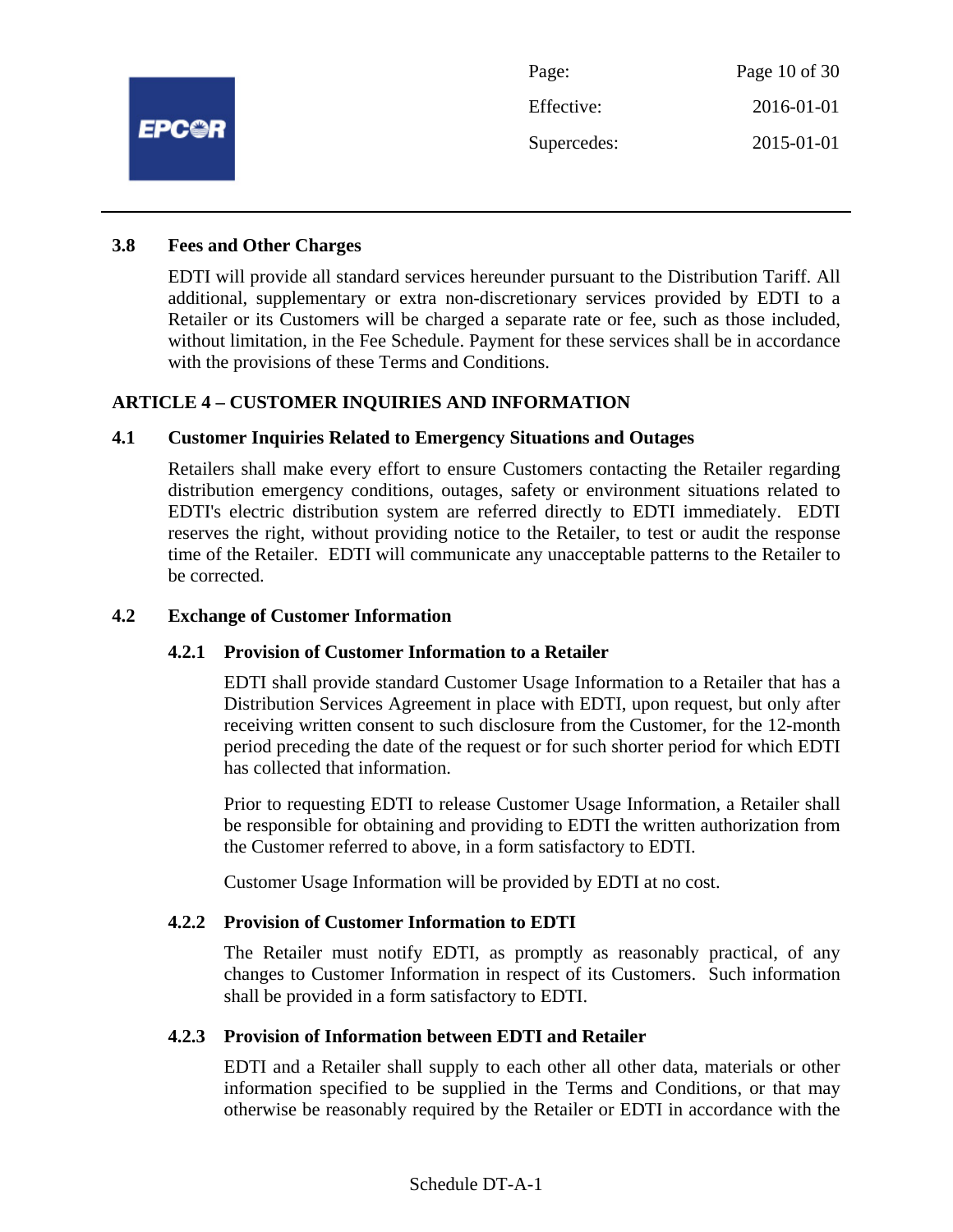

| Page:       | Page 11 of $30$ |
|-------------|-----------------|
| Effective:  | 2016-01-01      |
| Supercedes: | 2015-01-01      |

Terms and Conditions. See the Fee Schedule for charges that will apply to certain requests made to EDTI.

#### **ARTICLE 5 – PROVISION OF SERVICE**

#### **5.1 Qualification for Service**

A Retailer must fulfill and maintain the following requirements to the satisfaction of EDTI before EDTI will provide or continue to provide Distribution Access Service to that Retailer:

- (a) submit to EDTI a fully completed and executed Distribution Services Agreement;
- (b) if the Retailer sells Electricity to Customers whose annual consumption is below 250,000 kWh, furnish to EDTI a certified copy of the license issued to the Retailer and warrant in writing to EDTI that it is licensed pursuant to the provisions of the *Fair Trading Act Fair Trading Act*, R.S.A. 2000, c. F-2, and any regulations or policies made thereunder, as amended from time to time,
- (c) satisfy the credit requirements described in Article 8 hereof;
- (d) warrant in writing to EDTI that it will comply with the Settlement System Code;
- (e) meet the compliance testing protocol of EDTI in respect of information exchange as set forth in the Retailer Handbook, as amended from time to time;
- (f) warrant in writing to EDTI that it has been qualified by the ISO as pool participant under the ISO rules respecting the operation of the Power Pool and the ISO has approved the Retailer for consumption within the EDTI service area; and
- (g) meet any other requirements that EDTI, acting reasonably, may impose in order to provide Distribution Access Service hereunder to the Retailer. If EDTI determines that a Retailer must satisfy additional requirements in order to qualify for Distribution Access Service, EDTI shall apply to the Commission for approval of the proposed additional requirements prior to implementing same unless EDTI is confronted with a situation that may materially alter the risk to EDTI or the additional requirements are required to comply with applicable legislation. In that event, EDTI may implement the additional requirements and then apply to the Commission for approval of same.

Upon satisfaction of the above requirements, EDTI will provide Distribution Access Service to the Retailer, upon and subject to these Terms and Conditions. Subject to complying with all applicable laws, and the directions or requirements of the Commission, EDTI reserves the right, upon giving the Retailer ten (10) Business Days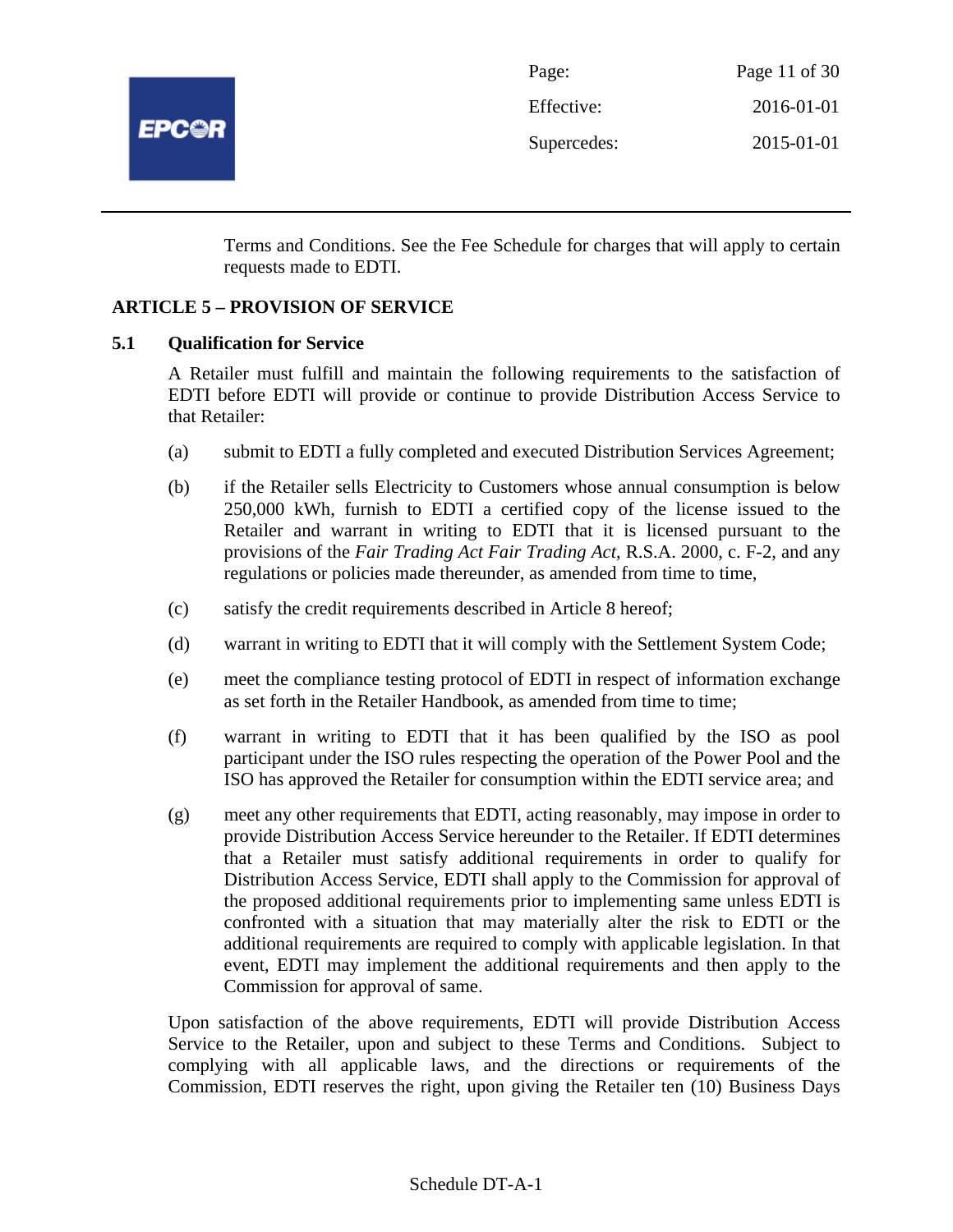

notice and acting reasonably, to discontinue Distribution Access Service to the Retailer if at any time the Retailer fails to meet the above requirements.

# **5.2 Application for Enrollment of Customers of Retailer**

In order to initiate the provision of Distribution Access Service by EDTI, the Retailer shall complete and provide to EDTI an enrollment for Distribution Access Service in accordance with the Retailer Handbook and in compliance with the Settlement System Code.

EDTI will, subject to these Terms and Conditions, accept an application by a Retailer for provision of Distribution Access Service to a Customer hereunder and recognize the Retailer as the Retailer of Record for the particular Customer. EDTI reserves the right, but is not obligated, to verify the identity of the Customer and the accuracy of the Customer Information. EDTI may reject the application if any information required in the application, including the Customer Information and Retailer Identification, provided by the Retailer is false, incomplete or inaccurate in any respect.

Enrollments will be processed by EDTI on a first-come, first-served basis. Each enrollment will be time and date-stamped when received by EDTI. If more than one enrollment is received for a Site while an earlier enrollment is pending; only the first valid enrollment received by EDTI shall be processed that day.

EDTI reserves the right to refuse Distribution Access Service at any Site to any Customer of the Retailer who is indebted to EDTI. The Retailer will not be liable to EDTI for any outstanding indebtedness of the Customer to EDTI, which accrued prior to the enrollment of the Customer with the Retailer. However, the Retailer will be liable for all outstanding indebtedness while the Retailer remains the Retailer of Record for the Customer.

EDTI may assess a charge for processing an enrollment as set forth in the Fee Schedule.

#### **5.3 De-enrollment as Retailer**

To de-enroll as Retailer of Record for a particular Customer, a Retailer shall, at least seven (7) Business Days (or such other time as may be required under the System Settlement Code) before the de-enrolment is to take effect, complete and provide to EDTI a notice of de-enrolment pursuant to the Settlement System Code. EDTI may reject the notice of de-enrolment if EDTI determines that any information required in the notice, including Customer Information, provided by the Retailer is false, incomplete or inaccurate in any respect. EDTI reserves the right, but is not obligated, to verify the identity of the Customer and the accuracy of the Customer Information. Upon receipt of a notice of de-enrolment from a Retailer, EDTI will either: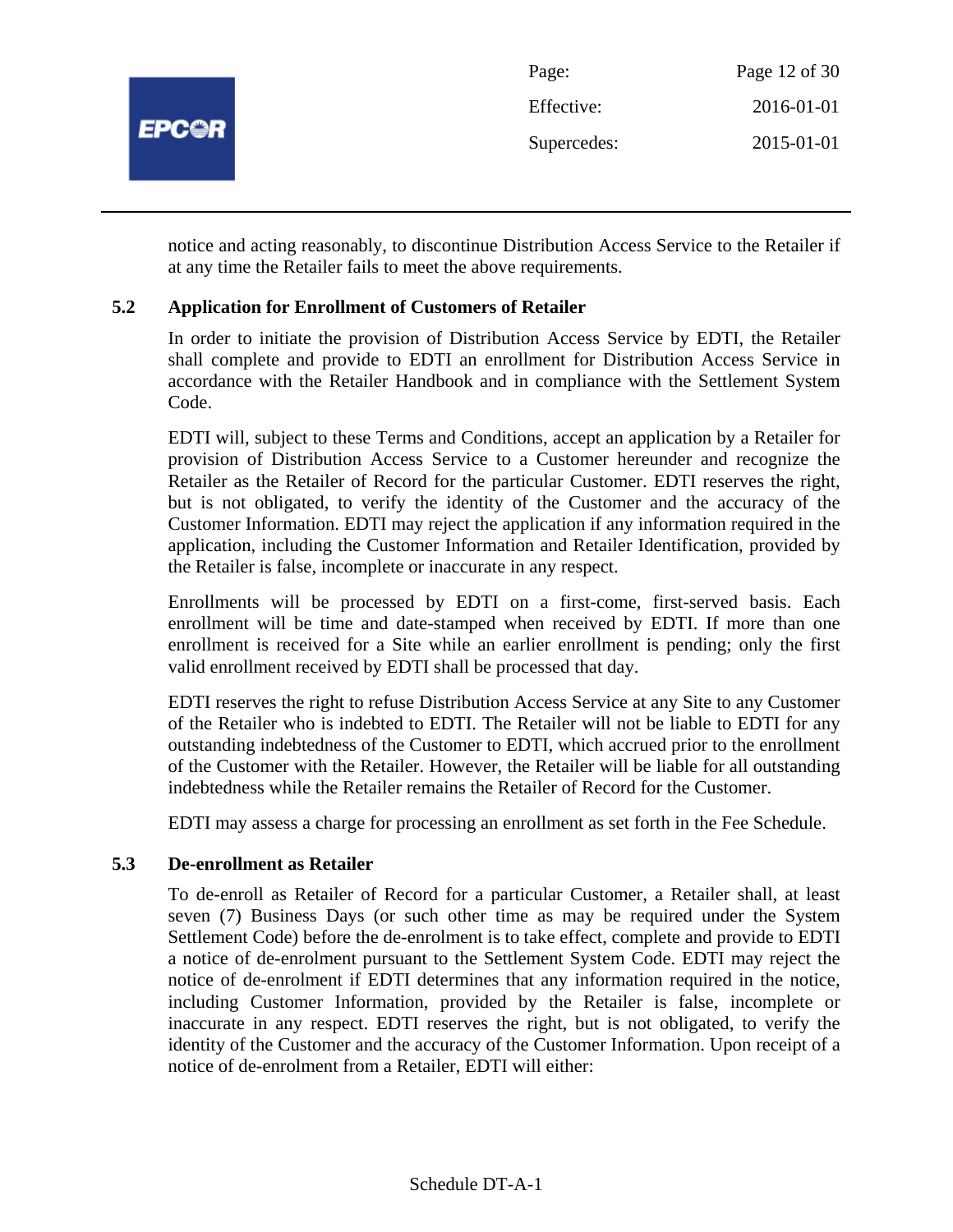

- (a) process the de-enrolment within seven (7) Business Days (or such other time as may be required under the System Settlement Code); or
- (b) notify the Retailer within two (2) Business Days (or such other time as may be required under the System Settlement Code) that the notice of de-enrolment has been rejected and the reasons for such rejection. Upon receipt of a rectified notice of de-enrolment, EDTI will, within seven (7) Business Days (or such other time as may be required under the System Settlement Code), process the de-enrolment.

# **ARTICLE 6 – BILLING AND PAYMENT**

#### **6.1 Billing**

EDTI will bill Retailers the amounts payable for Distribution Tariff Services in accordance with these Terms and Conditions and the *Billing Regulation, 2003*, A.R. 159/2003, as amended from time to time.

EDTI will bill the Retailer each billing cycle for Distribution Access Service and Miscellaneous Services provided by EDTI in relation to Customers for which the Retailer is the Retailer of Record for the period prior to the billing period plus any other amounts owing by the Retailer under EDTI's Distribution Tariff including these Terms and Conditions and the Rate Schedule.

EDTI will not assume any billing or collection obligations or responsibilities related to billing Customers or collecting from Customers for, or on behalf of, a Retailer. The Retailer shall process Customer payments and handle collection responsibilities. EDTI may, at its sole discretion and in addition to any other remedies available to it, terminate Distribution Tariff Services to the Retailer, if such Retailer does not pay all outstanding bills in accordance with these Terms and Conditions.

EDTI reserves the right to bill the Customer directly for any amounts required to be provided by the Customer under the Terms and Conditions for Distribution Connection Services.

#### **6.2 Determination of Applicable Rates**

EDTI bills the Retailer of Record based on the charges set out in its Rate Schedules in the Distribution Tariff. EDTI's Rate Schedules indicate to what type of service each Rate Schedule applies. Each Point of Service is billed as a separate service. EDTI's applicable Distribution Tariff Policies will apply to the determination of the charges.

The rate selection criteria are specified on each Rate Schedule. If the operational characteristics of the Point of Service change and subsequently a different rate is applicable, the Customer may be required to pay an additional Customer Contribution under the Terms and Conditions for Distribution Connection Services. A change of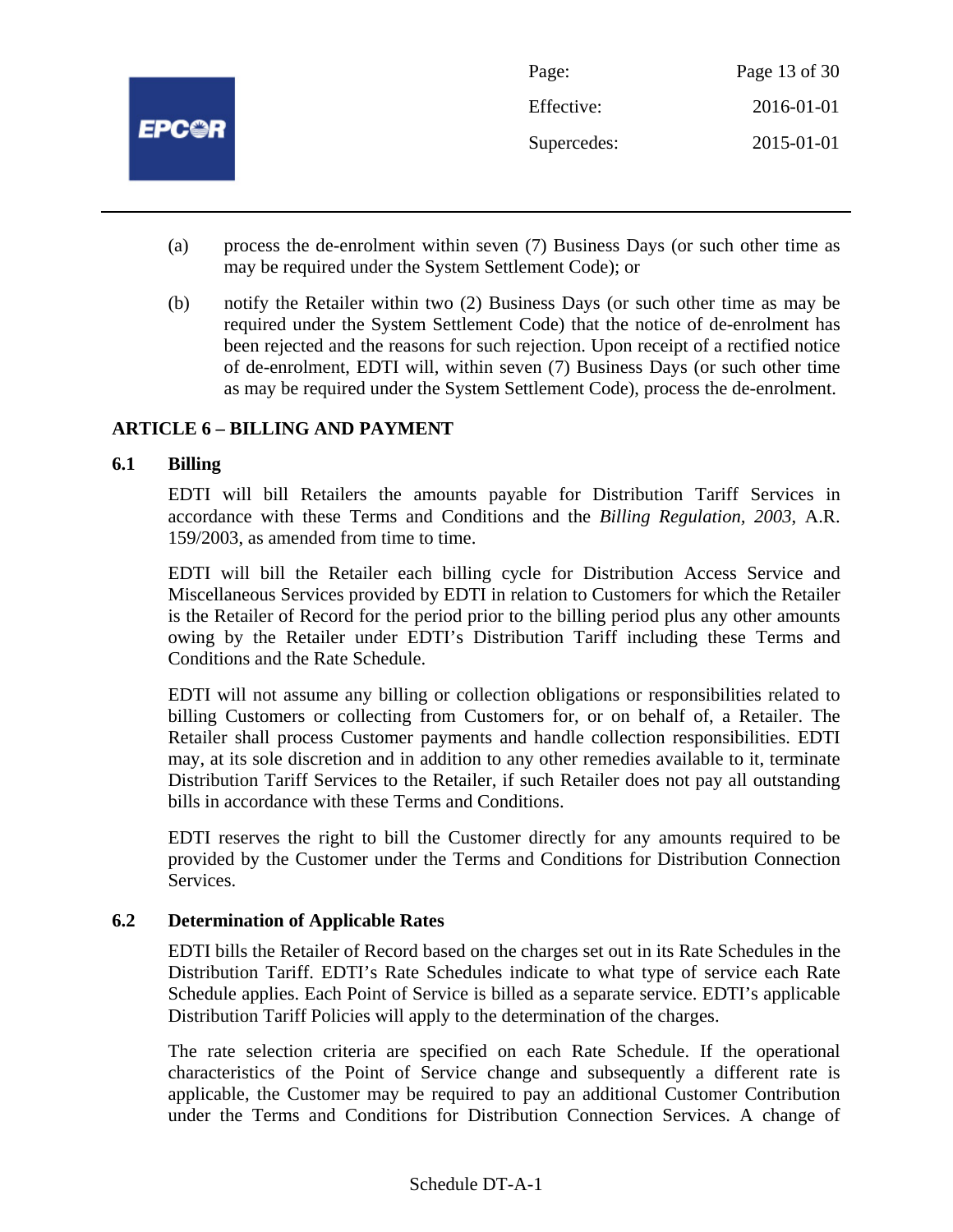

| Page:       | Page 14 of 30 |
|-------------|---------------|
| Effective:  | 2016-01-01    |
| Supercedes: | 2015-01-01    |

service under this section will not be made more than once in any twelve (12) month period.

# **6. 3 Minimum Charges**

A Minimum Charge will be calculated in accordance with the Rate Schedules.

#### **6. 4 Billing Period and Information for Distribution Access Service**

The billing period for the Retailer in respect of Distribution Access Service is generally the calendar week directly proceeding the week in which the associated bill is issued to the Retailer. The amount charged to the Retailer for the billing period reflects the aggregate of charges for Distribution Access Service provided to Customers of the Retailer, with consumption periods that end within the billing period.

A bill to the Retailer for Distribution Access Service will set out the following information with respect to the billing period for which the bill is rendered:

- (a) the total amount due from the Retailer for Distribution Access Service provided by EDTI to Customers of the Retailer;
- (b) details of the amount due from the Retailer for Distribution Access Service provided by EDTI as applicable to each of the Retailer's Customers; and
- (c) any other information required to be provided by EDTI to the Retailer on a bill pursuant to the Act and Regulations.

#### **6. 5 Billing Period and Information for Miscellaneous Services**

The billing period for the Retailer in respect of Miscellaneous Services is generally the calendar month directly preceding the month in which the associated bill is issued to the Retailer. The amount charged to the Retailer for the billing period reflects the aggregate of charges for Miscellaneous Services provided to the Retailer within the billing period.

A bill to the Retailer for Miscellaneous Services will set out the following information with respect to the billing period for which the bill is rendered:

- (a) the total amount due from the Retailer for Miscellaneous Services provided by EDTI to the Retailer;
- (b) any other information required to be provided by EDTI to the Retailer on a bill pursuant to the Act and Regulations.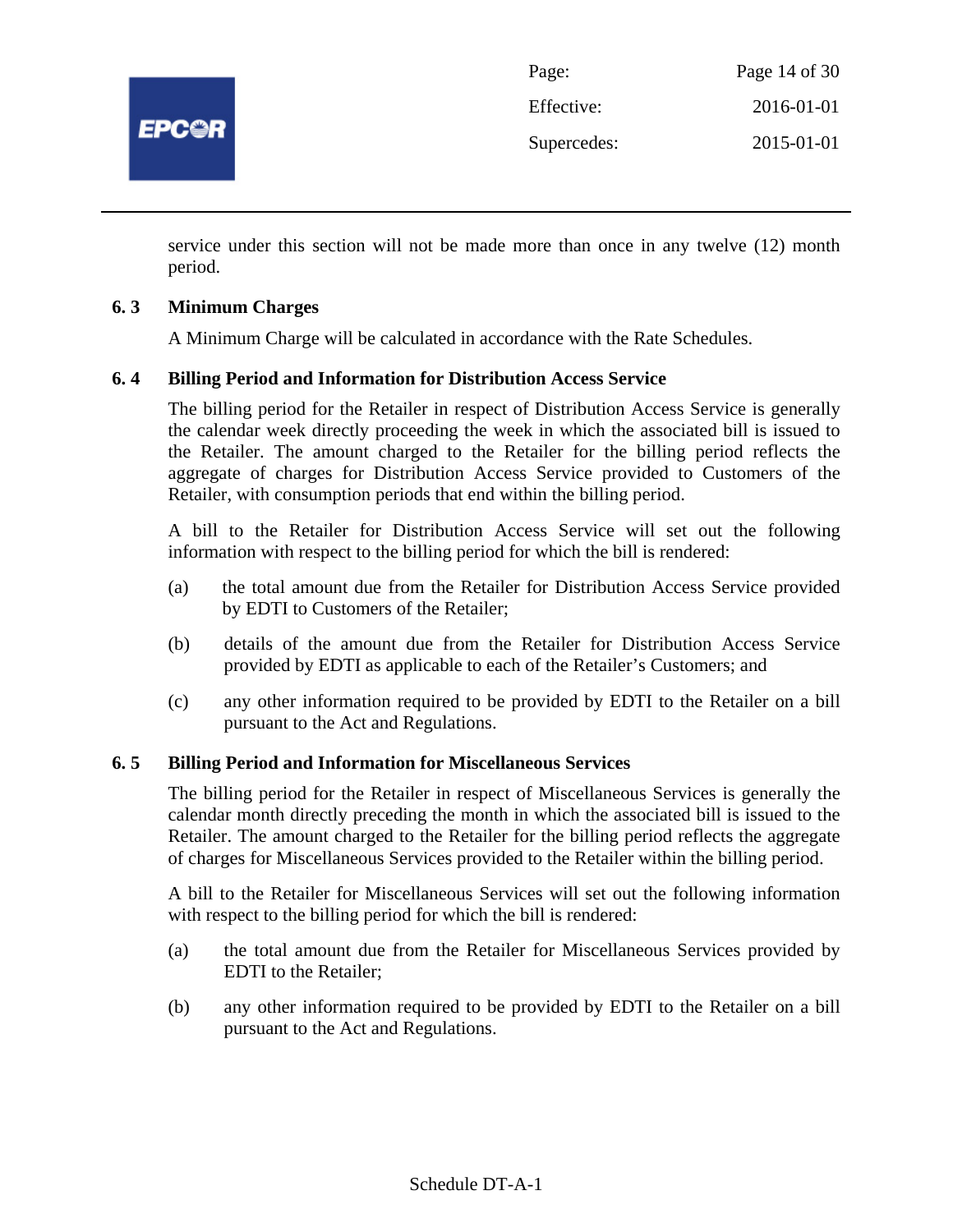|              | Page:       | Page 15 of 30 |
|--------------|-------------|---------------|
|              | Effective:  | 2016-01-01    |
| <b>EPC@R</b> | Supercedes: | 2015-01-01    |
|              |             |               |

#### **6.6 Payment and Collection**

The Retailer shall pay to EDTI, on or before the (fifth)  $5<sup>th</sup>$  Business Day following the Business Day on which the Retailer was invoiced for Distribution Access Service and on or before the (twentieth)  $20<sup>th</sup>$  Business Day following the Business Day on which the Retailer was invoiced for Miscellaneous Services, the amount invoiced by EDTI for the preceding period.

EDTI will establish an electronic billing and payment procedure for the payment of services hereunder. Notwithstanding such procedure, EDTI will accept payment by cash or cheque if agreed to by EDTI. A bill will be deemed to have been paid when a valid payment has been received by EDTI for the full amount of the bill by way of cheque or electronic fund transfer.

Should the Retailer dispute any amount owing, the Retailer shall nonetheless pay such disputed amount and subject the dispute for resolution in accordance with these Terms and Conditions. Following resolution of any such dispute, EDTI will return any amount found owing to the Retailer forthwith. Subject to the RRO Regulation, the right or ability of either EDTI or a Retailer to dispute a bill provided hereunder shall only apply to bills rendered during a period of twelve (12) months prior to the date that the disputing party first gives notice of such dispute to the non-disputing party.

The Retailer shall pay all amounts owed to EDTI for any of the Distribution Access Service provided by EDTI whether or not the Customer has paid the Retailer.

Failure to receive a bill in a timely way does not release a Retailer from the obligation to pay the amount owing on the bill.

#### **6.7 Late or Unpaid Bills**

If a Retailer defaults or is late in paying charges, EDTI shall assess a late payment fee of 1% of the amount of a weekly bill and 2% per month (26.82% per annum) of the amount on monthly bills.

#### **6.8 Adjustment of Bills in Event of Billing Error**

Where EDTI overcharges or undercharges on a bill as a result of a billing error including, but not limited to, incorrect meter reads or any calculation, rate application or clerical errors, EDTI shall render an adjusted bill for the amount of the undercharge, without interest, and shall issue a refund or credit to the Retailer for the amount of the overcharge, without interest, in accordance with the following procedures:

(a) If a Retailer is found to have been overcharged due to billing error, EDTI will calculate the amount of the overcharge (for refund to the Retailer on the Retailer's next bill following the discovery of the billing error) for those billing periods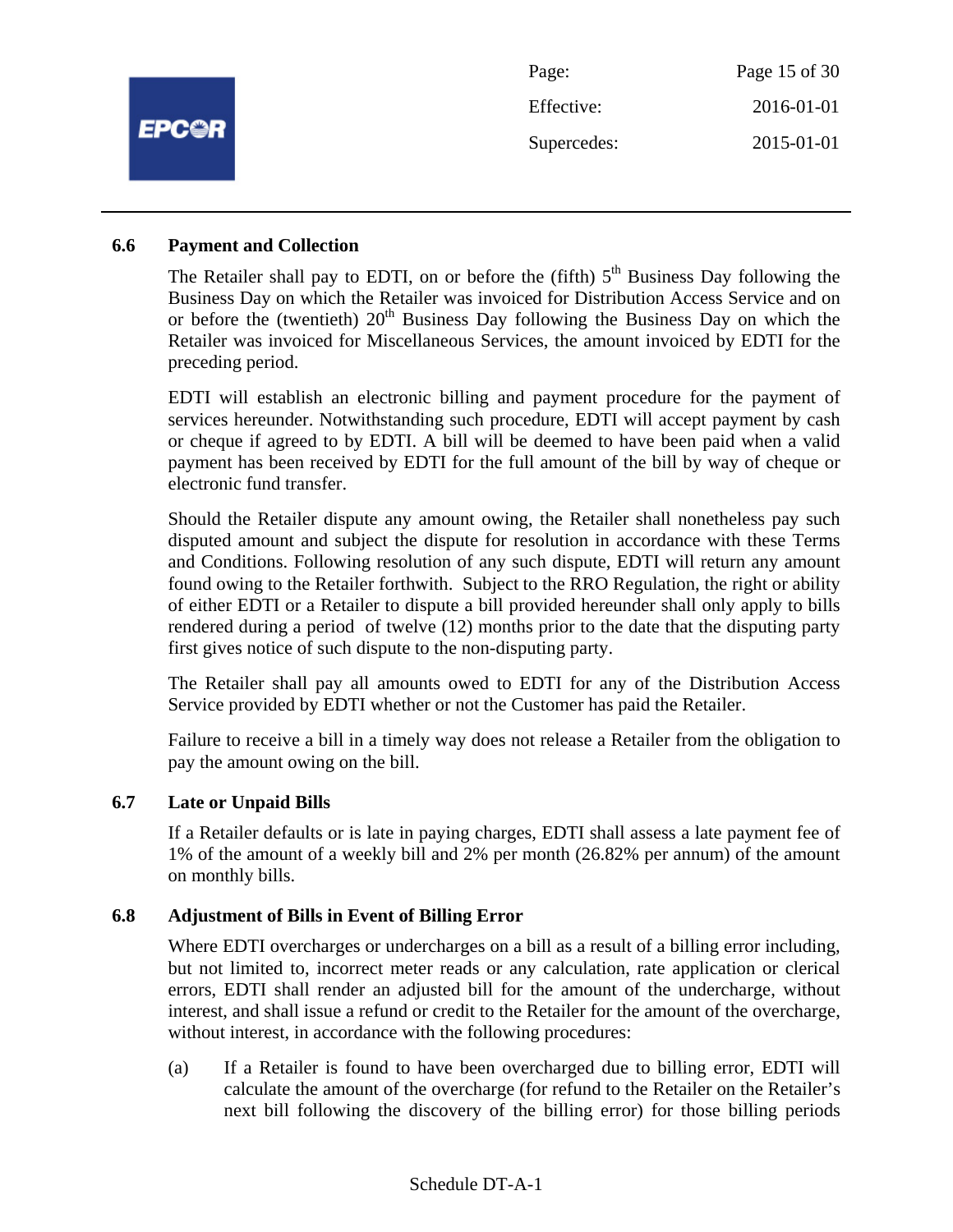

| Page:       | Page 16 of 30 |
|-------------|---------------|
| Effective:  | 2016-01-01    |
| Supercedes: | 2015-01-01    |

during which a billing error occurred up to a maximum of eight (8) years immediately preceding the month in which the billing error was discovered. However, if the period of billing error cannot be determined with reasonable accuracy, the overcharge will be calculated for the three (3) month period immediately proceeding the month in which the billing error was discovered.

(b) If a Retailer is found to have been undercharged due to billing error, subject to the RRO Regulation, EDTI will bill the Retailer for those billing periods during which a billing error occurred up to a maximum of eleven (11) months immediately preceding the month in which the billing error was discovered. However, if the period of billing error cannot be determined with reasonable accuracy, the undercharge will be calculated for the three (3) months period immediately proceeding the month in which the billing error was discovered.

Notwithstanding (a) and (b) above, where the rate that applies to a site is Direct Connect or DC under EDTI's Rate Schedules, any credit or debit resulting from an overcharge or undercharge on a bill in respect of the site as a result of a billing error will be addressed in accordance with the applicable provisions of the Independent System Operator's approved Terms and Conditions of Service and the ISO Rules & Standards.

Whenever EDTI adjusts any bills to the Retailer in the event of billing error, and issues an adjusted bill to the Retailer in respect thereof, the Retailer shall be responsible for adjusting bills and issuing refunds or credits as appropriate to the affected Customers.

EDTI may assess a charge to the Retailer for reviewing billing as set forth in the Fee Schedule, where EDTI has not been responsible for any billing error.

# **6.9 Unauthorized Use**

Where EDTI determines that there has been unauthorized use of electric service at a Site including, but not limited to, meter tampering, unauthorized connection or reconnection, theft or fraud whereby EDTI is denied full compensation for Distribution Access Service provided, EDTI may make changes in its meters, appliances or facilities or take other appropriate corrective action, including where necessary the disconnection of the Service Connection for the Site and will bill the Retailer of Record for the Site for EDTI's estimate of such unauthorized use. Nothing in this Section shall limit any other rights or remedies that EDTI may have in connection with such unauthorized use.

# **6.10 Collection of Taxes**

EDTI shall collect from the Retailer all franchise fees and sales, excise or other taxes imposed by governmental authorities that are applicable to Distribution Tariff Services, including Distribution Access Service and Miscellaneous Services, provided by EDTI to Customers of the Retailer.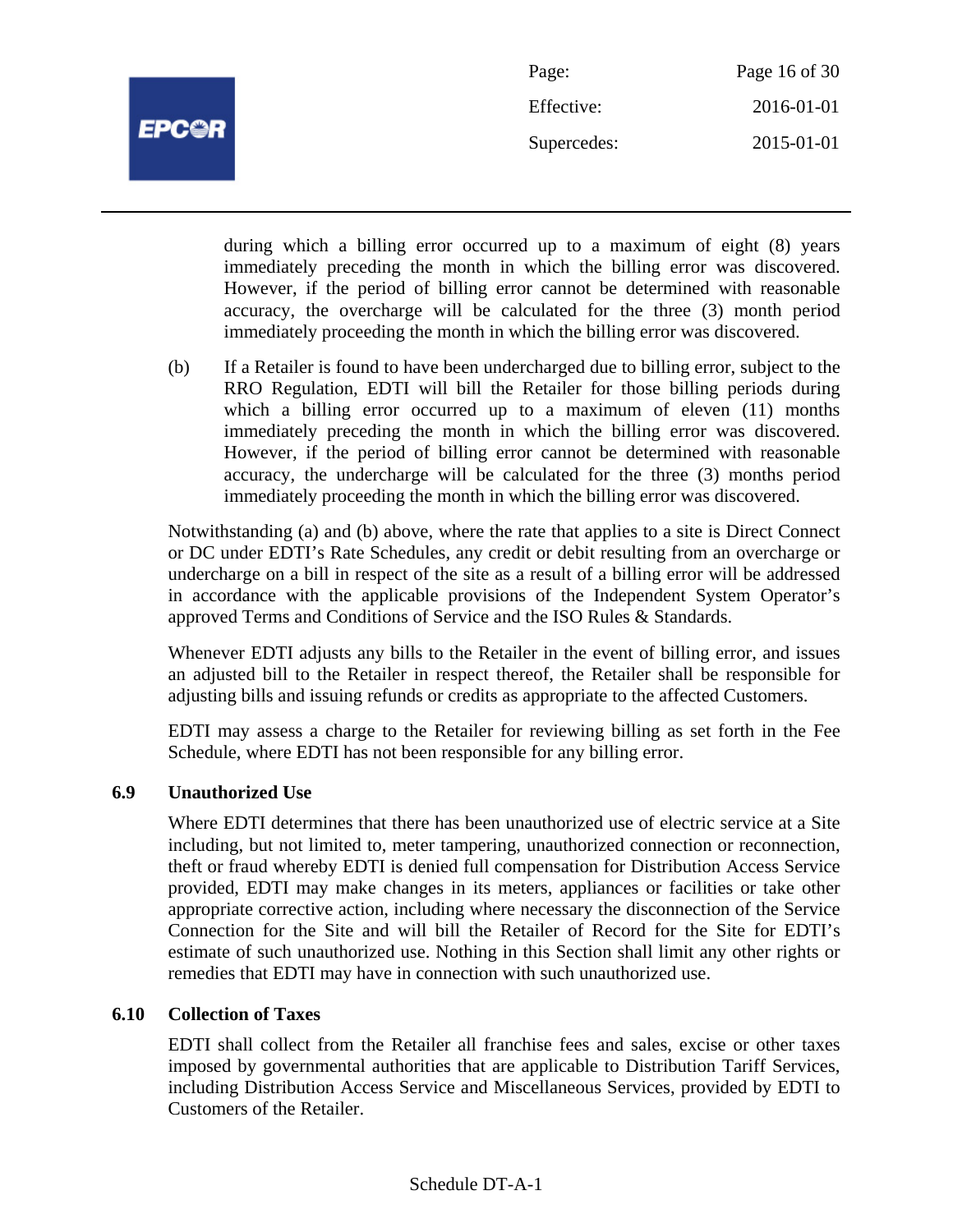

#### **ARTICLE 7 – DISCONTINUANCE OF DISTRIBUTION ACCESS SERVICE**

#### **7.1 Discontinuance at Request of Customer**

Customers arrange termination of Distribution Access Service through their Retailer of Record. If Distribution Access Service is no longer required, the Retailer of Record must notify EDTI at least five (5) Business Days before the service is to be discontinued.

#### **7.2 Discontinuance by De-energization**

A Retailer may request that EDTI De-energize a Site. To discontinue Distribution Access Service through De-energization, a Retailer shall, at least five (5) Business Days (or such other time as may be required under the System Settlement Code) before the site is to be De-energized, complete and provide to EDTI a notice of De-energization pursuant to the requirements of the Retailer Handbook and the Settlement System Code. Such notice of De-energization shall clearly specify the Retailer's reasons for seeking to De-energize a site.

EDTI reserves the right, but is not obligated, to verify the identity of the Customer of the Retailer pursuant to which De-energization has been requested, and the accuracy of the Customer Information that has been provided by the Retailer.

Upon receipt of such notice EDTI will either:

- (a) process the De-energization within five (5) Business Days (or such other time as may be required under the System Settlement Code); or
- (b) notify the Retailer within two (2) Business Days (or such other time as may be required under the System Settlement Code) that the notice of De-energization has been rejected and the reasons for such rejection. Upon receipt of the rectified notice of De-energization, EDTI will, within five (5) Business Days (or such other time as may be required under the System Settlement Code), process the Deenergization.

Notwithstanding the foregoing:

- (c) EDTI may reject the notice of De-energization if EDTI, acting reasonably, determines that any information required in the application, including the Customer Information provided by the Retailer, is false, incomplete or inaccurate in any respect;
- (d) EDTI will not process a De-energization if:
	- (i) EDTI believes De-energization could cause any actual or threatened danger to life or property or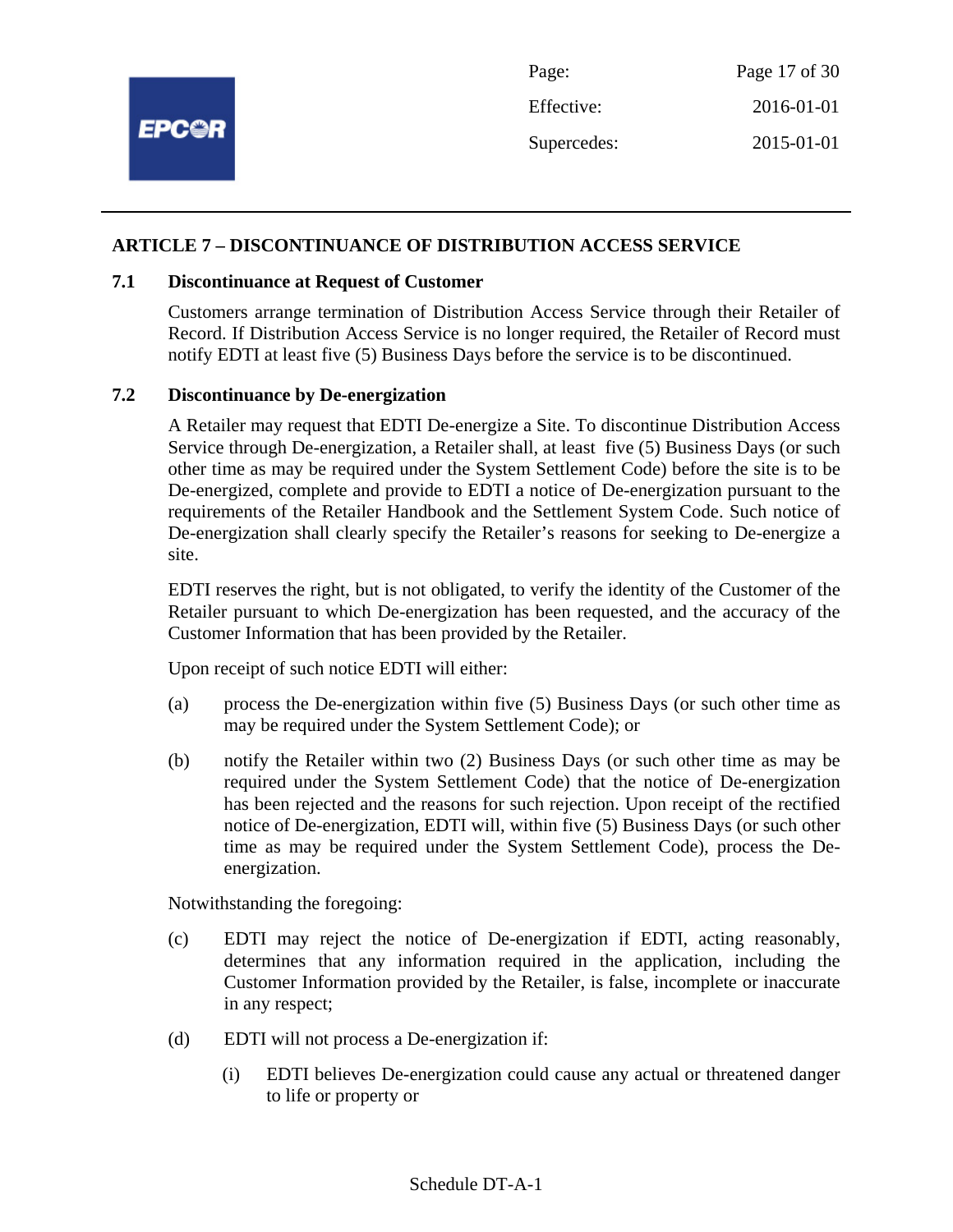

Page: Page 18 of 30 Effective: 2016-01-01 Supercedes: 2015-01-01

(ii) the Customer is a residential rate classification Customer, the request for the De-energization is for non-payment and the De-energization would occur at any time during the period from October 15 to April 15 or at any other time when the temperature is forecast to be below 0 degrees Celsius in the 24 hour period immediately following the proposed De-energization provided that EDTI may, in its discretion, install a device to limit or reduce the amount of Energy provided to the Customer.

At the request of the Retailer or the Customer, EDTI will leave all of its Facilities in place after the Point of Service has been de-energized provided that, if the Point of Service remains de-energized for a period in excess of three (3) months, EDTI may remove its Facilities.

Upon De-energization, the Retailer will remain as the Customer's Retailer of Record unless a De-Select Request is submitted by the Retailer to EDTI and the process has been completed successfully.

The Retailer is responsible to ensure that its Customer is provided notice of a Deenergization and for the consequences of the De-energization. EDTI will have no liability for any disputes between the Customer and the Retailer in relation to a De-energization.

# **7.3 Discontinuance by EDTI**

EDTI may discontinue Distribution Access Service to a Retailer if any of the following occur:

- (a) if the Retailer sells Electricity to Customers whose annual consumption is below 250,000 kWh, the Retailer's license issued pursuant to the *Fair Trading Act,*R.S.A. 2000, c. F-2, has been revoked or not renewed, or
- (b) the Retailer has failed to meet its obligations under these Terms and Conditions or its Distribution Services Agreement with EDTI, or
- (c) the Retailer has failed to meet its security requirements pursuant to Article 8

Notification of discontinuance will be made electronically to the Retailer.

# **ARTICLE 8 – SECURITY REQUIREMENTS**

# **8.1 Security**

The Retailer shall provide the security deposit required under the Distribution Tariff Regulation to ensure that the Retailer is and remains of sufficient financial standing to meet its ongoing financial obligations.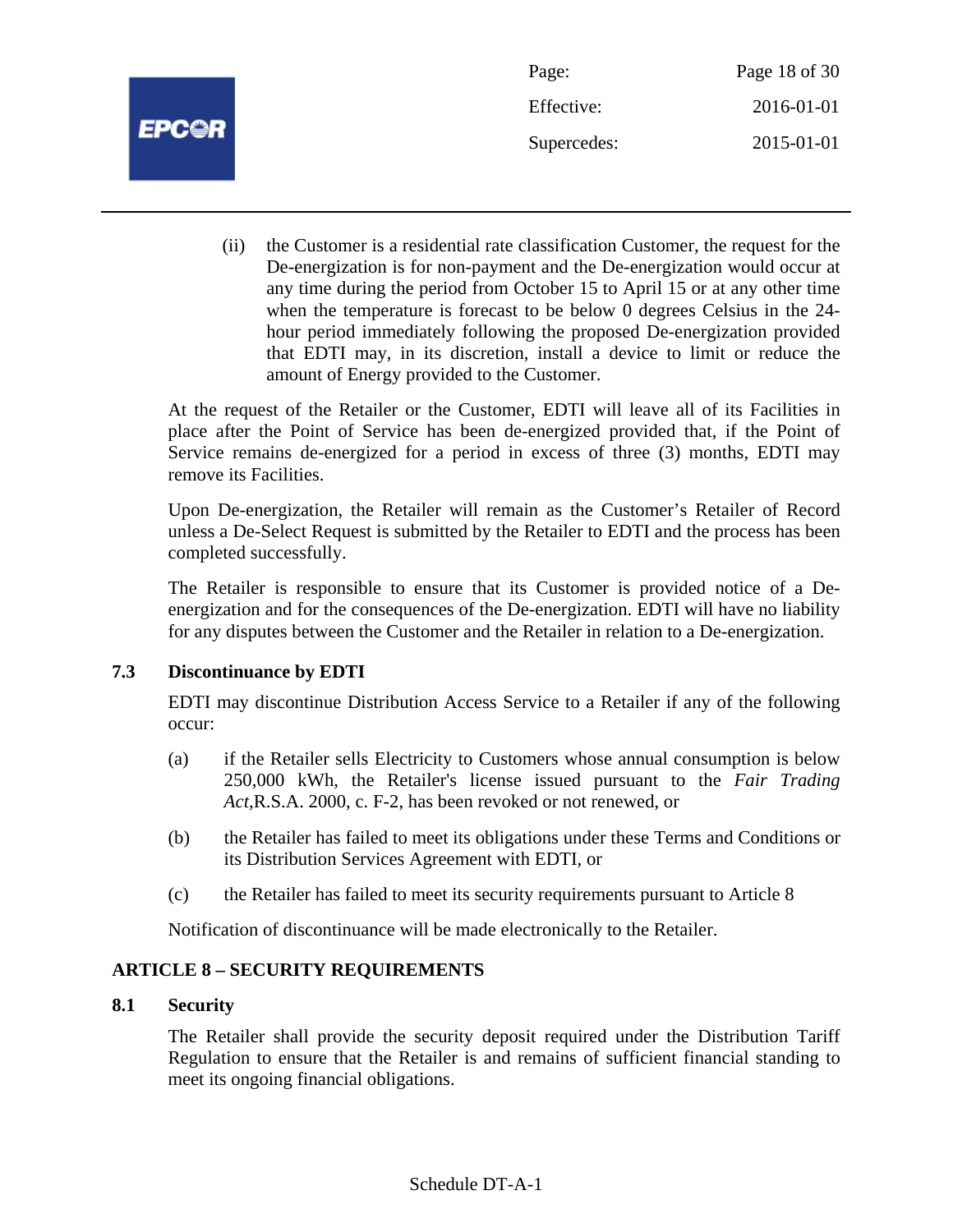|              | Page:       | Page 19 of 30 |
|--------------|-------------|---------------|
| <b>EPC@R</b> | Effective:  | 2016-01-01    |
|              | Supercedes: | 2015-01-01    |
|              |             |               |

The Retailer's application to EDTI for service under the Distribution Tariff must include the Retailer's projected value of its payments to EDTI under EDTI's Distribution Tariff over the period provided in section 8 of the Distribution Tariff, the Retailer's current Credit Rating, if it is seeking a reduction in its security deposit, and the current Credit Rating of any proposed guarantors, if the Retailer's security deposit will include a guarantee.

For the purposes of projecting the Retailer's payments under EDTI's Distribution Tariff pursuant to section 8(2)(b) of Distribution Tariff Regulation the total of:

- (a) twenty  $(20)$  days; plus
- (b) the number of days between consecutive bills issued by EDTI to the Retailer; plus
- (c) the number of days from the issuance of a bill by EDTI until payment is due from the Retailer;

shall equal thirty-four (34) days.

EDTI will confirm the Credit Rating of the Retailer, if provided, and the Credit Rating of any guarantor, if any, providing a guarantee as a security deposit. If the Retailer or guarantor has obtained more than one Credit Rating, the lowest Credit Rating will be used in the assessment.

EDTI, subject to review and assessment, shall confirm the amount of security required to be provided by the Retailer, taking into account any reduction that the Retailer may be entitled to under section 9 of the Distribution Tariff Regulation and notify the Retailer of its security requirement within twenty (20) Business Days of the Retailer's complete application for Distribution Access Service.

Subject to section 9 of the Distribution Tariff Regulation, the Retailer shall provide security in the form of a financial deposit, a bond, an irrevocable letter of credit or an irrevocable guarantee from a person, other than the Retailer, with a Credit Rating, or a combination thereof, in each case in a form acceptable to EDTI.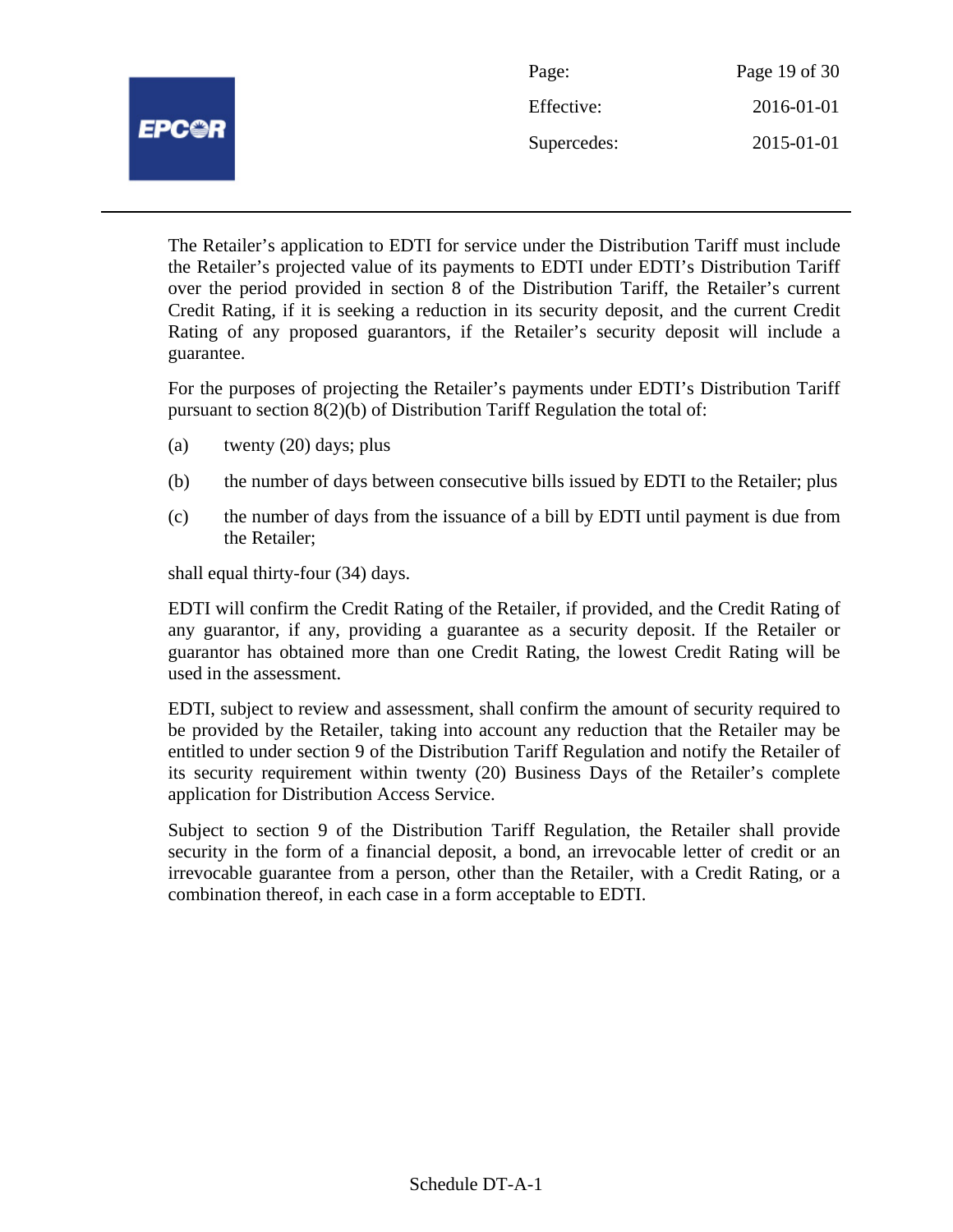

#### **8.2 Maintenance of Security**

As required by section 8 of the Distribution Tariff Regulation, if a retailer's actual outstanding charges under EDTI's Distribution Tariff are materially greater than the projected value provided by the Retailer under Section 8.1 of these Terms and Conditions, EDTI will update the projection and, if additional security is required based on the updated projection, require the Retailer to provide additional security. The Retailer must provide the additional security within five (5) Business Days of EDTI's request to do so as required under section 8 of the Distribution Tariff Regulation.

A Retailer whose security deposit has been reduced pursuant to the Distribution Tariff Regulation by virtue of its Credit Rating shall report to EDTI any downgrading of its Credit Rating within two (2) Business Days of the downgrading and must provide any additional security required as a result of the downgrading within five (5) Business Days of the downgrading as required under section 9 of the Distribution Tariff Regulation.

If the Retailer fails to provide any additional security that it is required to provide, EDTI reserves the right to suspend the provision of additional Distribution Access Service until the Retailer provided EDTI with the required security.

A Retailer must maintain the required amount of security deposit until all obligations of the Retailer under EDTI's Distribution Tariff are satisfied.

# **8.3 Use of Security**

If a Retailer defaults in paying any amounts owing under EDTI's Distribution Tariff, EDTI will provide the Retailer notice as required by section 12 of the Distribution Tariff Regulation and will be entitled to draw on the security deposit of the Retailer to recover the Retailer's arrears including any accrued interest if they are not paid within three (3) Business Days after the date of the notice, provided that EDTI shall be entitled to draw on the security deposit without notice if, in the opinion of EDTI, the giving of such notice would impair EDTI's ability to make a claim against the Retailer's security or to deduct the unpaid arrears from the Retailer's financial deposit. EDTI may require additional security to replace the security drawn down because of the default by the Retailer. The Retailer must provide the additional security within five (5) Business Days of EDTI's request to do so.

#### **8.4 Suspension of Service**

If the Retailer fails to provide any security that it is required to provide under this Article 8, EDTI reserves the right to suspend the provision of additional Distribution Access Service until the Retailer provides EDTI with the required security.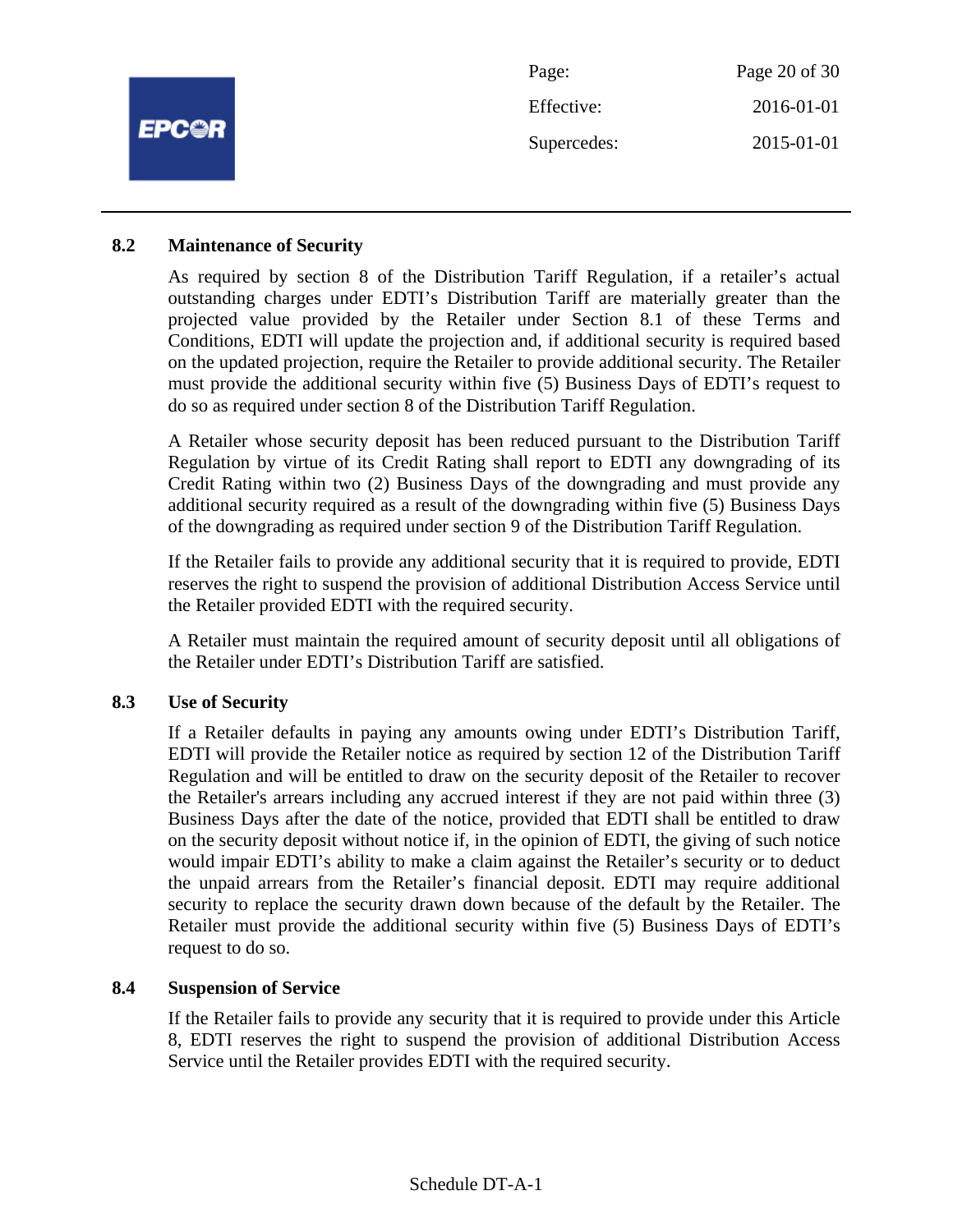

Page: Page 21 of 30 Effective: 2016-01-01 Supercedes: 2015-01-01

#### **8.5 Costs of Security**

All costs associated with the provisions of the security required to be provided by a Retailer for its obligations under EDTI's Distribution Tariff are the responsibility of the Retailer.

#### **ARTICLE 9 – METERING**

#### **9.1 Meter Reading**

EDTI shall make an actual meter reading for each Point of Service for which it provides Distribution Access Service for Customers of the Retailer in accordance with EDTI's meter reading schedule. At the request of a Retailer of Record, EDTI shall make an actual meter reading, off-cycle, as may be requested by the Retailer and EDTI will charge the Retailer for additional meter reading expense as set forth in the Fee Schedule.

#### **9.2 Record**

An accurate record of meter readings will be kept by EDTI which will be the basis for billing by EDTI to the Retailer in accordance with the Distribution Tariff.

#### **9.3 Estimated Consumption and Demand**

The amount of energy used by a Customer will be estimated by EDTI based on the best available sources of information and evidence in the following circumstances:

- (a) where the Customer's Point of Service is not metered;
- (b) where a meter is inaccessible due to conditions on the Customer's premises;
- (c) where the meter is not scheduled to be read;
- (d) where it is determined that the amount of energy used was different from that recorded or billed due to incorrect billing procedures;
- (e) where a meter reading schedule or a meter change creates a transition period in EDTI's billing cycle; or
- (f) if the seal of a meter is broken or if the meter does not register correctly, regardless of the cause.

For small general service Customers whose load requirements are small, consistent, and can be accurately predicted, the billing demand may be determined, at the sole discretion of EDTI, from the nameplate rating of the Customer's equipment rather than being metered.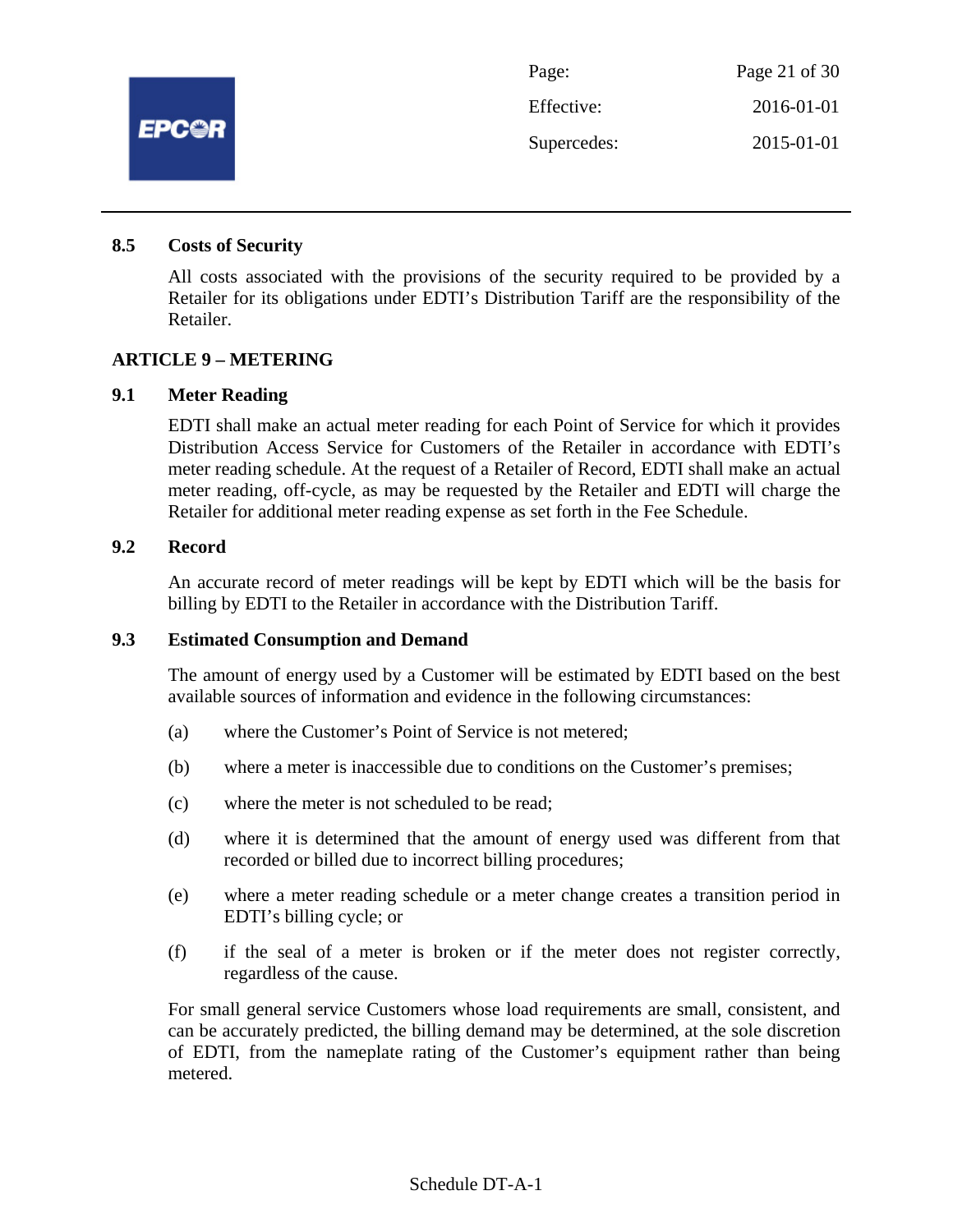

| Page:       | Page 22 of 30 |
|-------------|---------------|
| Effective:  | 2016-01-01    |
| Supercedes: | 2015-01-01    |

The demand of certain equipment which is used for short periods of time, such as arc welders, does not fully register on the thermal demand meters. Points of Service which include this type of equipment may be billed on an estimated demand.

If requested by the Retailer, EDTI will provide the Retailer with a description of the methodology used to estimate the use of energy by the Customers of the Retailer.

# **9.4 Other Metering Services**

At the request by the Retailer, or with the Retailer's consent, EDTI may provide other metering services, above standard metering service, in its discretion, acting reasonably, and may charge separate fees for such service.

# **9.5 Meter Testing**

At the request of a Retailer, EDTI shall arrange for on-site meter verification and if necessary, shall arrange for a meter to be tested by an official designated for that purpose by Measurement Canada or accredited agency as may, from time to time, be designated for this purpose. EDTI charges a fee as set forth in the Fee Schedule. If the meter is inaccurate, EDTI will refund the fee and make appropriate adjustments to the applicable Retailer's bills. If the meter is found to be accurate, EDTI will keep the fee to cover the cost of testing the meter.

#### **9.6 Adjustments for Faulty Metering**

EDTI may make consumption and demand adjustments for faulty metering:

- (a) if the seal of a meter is broken or if the meter does not register correctly regardless of the cause;
- (b) when a Point of Service has been unmetered or incorrectly metered, regardless of the cause, or when a meter is found to be inaccurate in accordance with the *Electricity and Gas Inspection Act*, R.S. 1985, c. E-4 as amended from time to time; in these cases EDTI will make adjustments for a period not exceeding three (3) months, unless it can be shown that the error was due to some specific reported cause, the date of which can be fixed, in which case the actual date shall be used; or
- (c) where a Point of Service is unmetered and any seal attached to motors or other equipment is broken or any unauthorized change in the Facilities has been made.

Notwithstanding the section "Adjustment of Bills in Event of Billing Error", in any of the above noted cases EDTI may make adjustments for the lesser of the period of the error or one (1) year.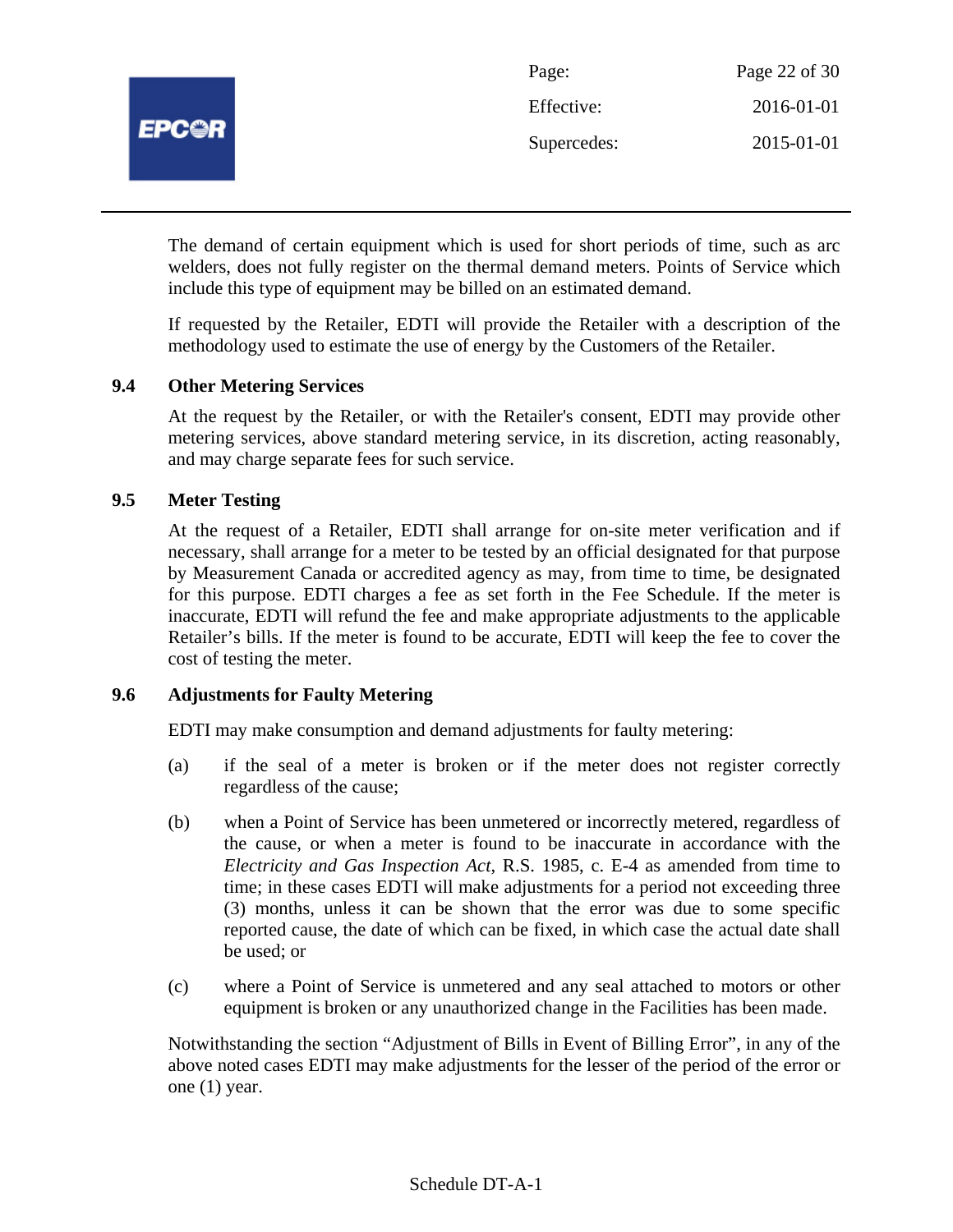

Page: Page 23 of 30 Effective: 2016-01-01 Supercedes: 2015-01-01

#### **ARTICLE 10 – LOAD SETTLEMENT**

#### **10.1 Request for Information**

A Retailer may request profiling and settlement information above the basic service provisions for Load Settlement specified in the Settlement System Code providing:

- (a) the Retailer provides a written request to EDTI outlining the purpose for the additional settlement information; and
- (b) the additional settlement information applies only to the Customers of the Retailer.

Upon satisfaction of the above requirements, EDTI will advise the Retailer in a written proposal of the type of work, time of delivery and charges necessary to provide the additional settlement information to the Retailer.

#### **10.2 Liability**

The process of Retailer Load estimation involves statistical samples and estimating error. EDTI shall not be responsible for any sampling or estimating errors and shall not be liable to any Retailer for any costs that are associated with such errors.

# **ARTICLE 11 – LIABILITY AND INDEMNITY**

#### **11.1 EDTI Liability**

Notwithstanding any other provision of these Terms and Conditions or any provision of any agreement between EDTI and a Retailer relating to the provision of Distribution Tariff Services (an "EDTI Agreement") EDTI, its directors, officers, agents, employees and representatives ("EDTI Parties") shall not be liable to the Customer, its directors, officers, agents, employees and representatives (collectively, the "Retailer Parties" and, individually, a "Retailer Party") for any loss, injury, damage, expense, charge, cost or liability of any kind suffered or incurred by the Retailer Parties, or any of them, whether of a direct, indirect, special or consequential nature, howsoever or whensoever caused, and whether in any way caused by or resulting from the acts or omissions of the EDTI Parties, or any of them, except for direct property damages incurred by the Retailer as a direct result of a breach of these Terms and Conditions or applicable EDTI Agreement or other act or omission by an EDTI Party, which breach or other act or omission is caused by the negligence or willful act or omission of harm of such EDTI Party. Any liability under this Section will be limited to an amount in proportion to the degree to which the EDTI Party acting negligently or willfully is determined to be at fault. For the purpose of the foregoing and without otherwise restricting the generality thereof, "direct property damage" shall not include loss of revenue, loss of profits, loss of earnings, loss of production, loss of contract, cost of purchased or replacement capacity and energy, cost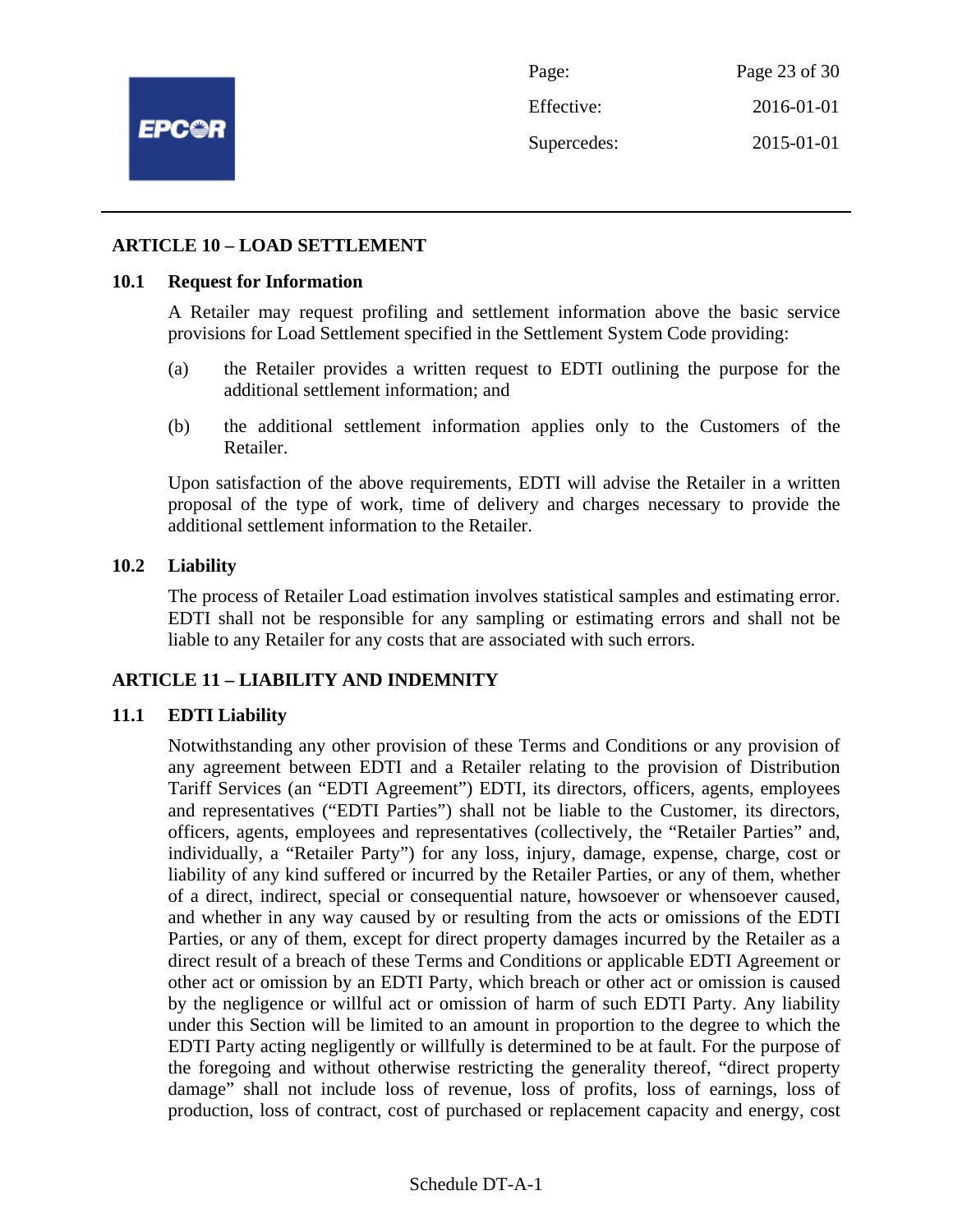

| Page:       | Page 24 of 30 |
|-------------|---------------|
| Effective:  | 2016-01-01    |
| Supercedes: | 2015-01-01    |

of capital, and loss of use of any facilities or property, or any other similar damage or loss whatsoever.

#### **11.2 Release**

Subject to Section 11.1 above, none of the EDTI Parties (as defined above) will be liable to any of the Retailer Parties (as defined above) for any damages, costs, expenses, injuries, losses, or liabilities suffered or incurred by the Retailer Parties or any of them, howsoever and whensoever caused, and each Retailer Party hereby forever releases each of the EDTI Parties from any liability or obligation in respect thereof.

# **11.3 Retailer Liability**

# **11.3.1 General**

In addition to any other liability provisions set out in these Terms and Conditions or any provision in an EDTI Agreement (as defined above), a Retailer Party (as defined above) shall be liable for any damages, costs, expenses, injuries, losses, or liabilities suffered or incurred by EDTI Parties (as defined above), whether of a direct or indirect nature, caused by or arising from any acts or omissions of a Retailer Party that result in a breach ("Breach") of these Terms and Conditions or the applicable EDTI Agreement, or any negligent or willful acts or omissions of harm of a Retailer Party outside of a Breach. Any liability under this section will be limited to an amount in proportion to the degree to which the Retailer Party is at fault.

# **11.3.2 Indemnification by Retailer of EDTI for Third Party Claims**

- (a) A Retailer (the "Indemnitor") shall indemnify and hold harmless EDTI Parties (as defined above) ("Indemnitee(s)") from and against any direct damages, injuries, losses and other liabilities claimed against the Indemnitee or any of them, and all related costs and expenses (including reasonable legal fees) suffered or incurred by any of them in relation to any claims, causes of action, actions, suits or proceedings by a third party ("Claim") which arise from damage to property or injury to or death of persons resulting from the Indemnitor's failure to perform its obligations under these Terms and Conditions or the applicable EDTI Agreement (as defined above), which failure is caused by the negligence or willful act or omission of harm of the Indemnitor acting within the scope of its authority or employment. The indemnity under this section will be limited to an amount in proportion to the degree to which the Indemnitor is at fault.
- (b) In the event that an Indemnitee is entitled to and desires to assert its right to indemnification from an Indemnitor under this Section, such Indemnitee will give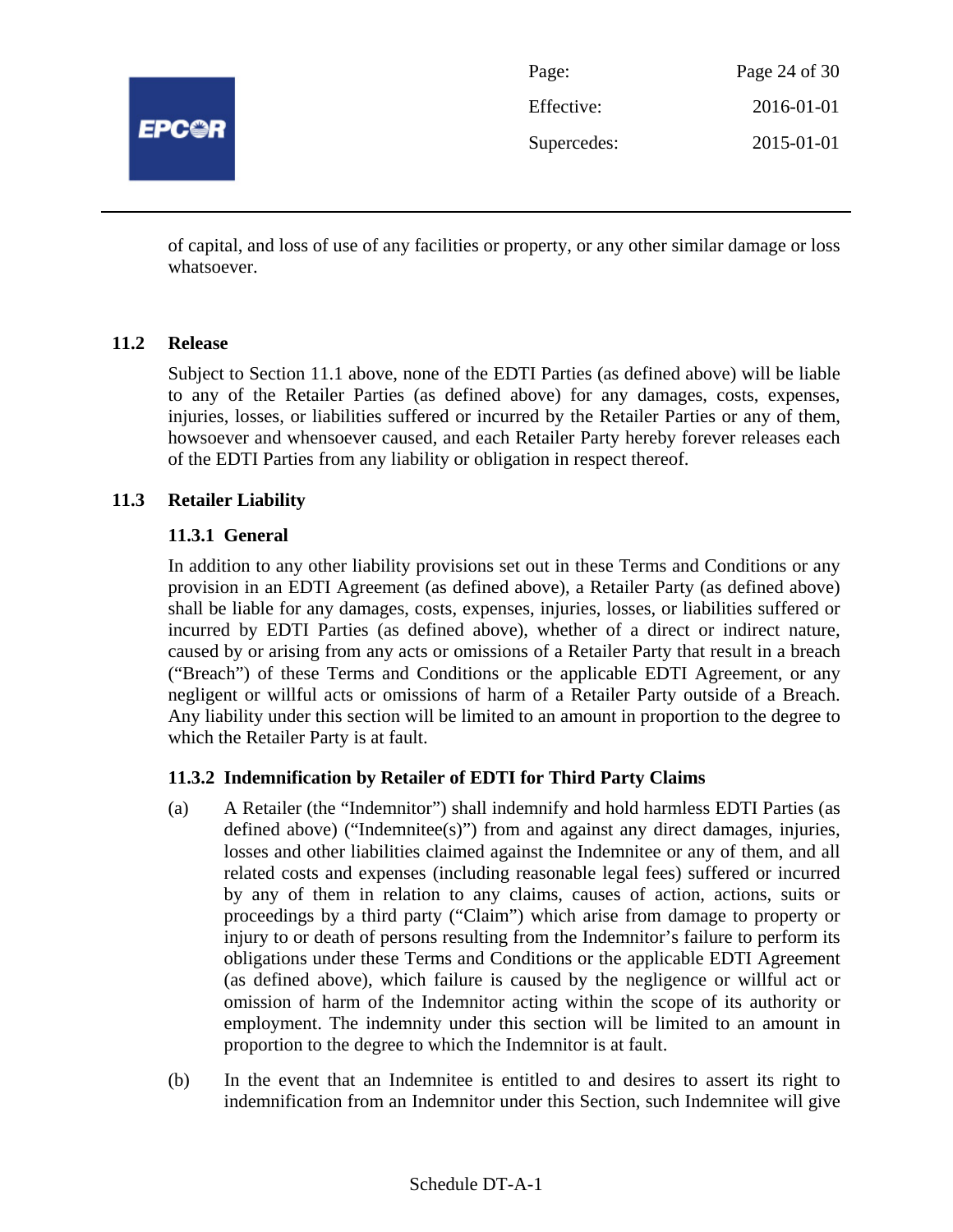

| Page:       | Page 25 of 30 |
|-------------|---------------|
| Effective:  | 2016-01-01    |
| Supercedes: | 2015-01-01    |

the Indemnitor prompt notice of the Claim, which shall describe the Claim in reasonable detail and shall indicate the estimated amount, if practicable, of the indemnifiable loss that has been or may be sustained by the Indemnitee. The failure to promptly notify the Indemnitor hereunder shall not relieve the Indemnitor of its obligations hereunder, except to the extent that the Indemnitor is actually and materially prejudiced by the failure to so notify promptly.

- (c) Subject to Section 11.3.2(b) hereof, if the Indemnitor delivers to the Indemnitee a written acknowledgement of its unconditional and irrevocable obligation to indemnify the Indemnitee under Section 11.3.2(a) in respect of:
	- (i) all of the damages, injuries, losses, liabilities, costs and expenses that may be claimed against, or suffered or incurred by, the Indemnitee in respect of the Claim within ten (10) days following the Indemnitor's receipt of the Indemnitee's notice of such Claim and if the existence of such obligation to indemnify is made known by the Indemnitor to the third-party claimant (and, if applicable, to the court or other tribunal determining the Claim), the Indemnitee shall make available to the Indemnitor all information in its possession or to which it has access, other than information that has been designated as confidential by the provider of such information, which is or may be relevant to the particular Claim and the Indemnitor shall be entitled, at its option, to take carriage of the defense of the Claim by its own counsel and, if it elects to do so, the Indemnitee shall cooperate with the Indemnitor to the fullest reasonable extent in the defense, settlement or compromise of the Claim; or
	- (ii) some, but less than all, of the damages, injuries, losses, liabilities, costs and expenses that may be claimed against, or suffered or incurred by, the Indemnitee in respect of the Claim within ten (10) days following the Indemnitor's receipt of the Indemnitee's notice of such Claim and if the Indemnitee is of the opinion that the Indemnitor's interests are not in conflict with its own, the Indemnitee shall make available to the Indemnitor all information in its possession or to which it has access, other than information that has been designated as confidential by the provider of such information, which is or may be relevant to that portion of the Claim in respect of which the Indemnitor has an obligation to indemnify the Indemnitee and consult with the Indemnitor in respect thereof.

The Indemnitee shall not make any admission of the liability regarding, or settle or compromise, that portion of the Claim in respect of which the Indemnitor has acknowledged its obligation to indemnify the Indemnitee without the written consent of the Indemnitor, which consent shall not be unreasonably withheld.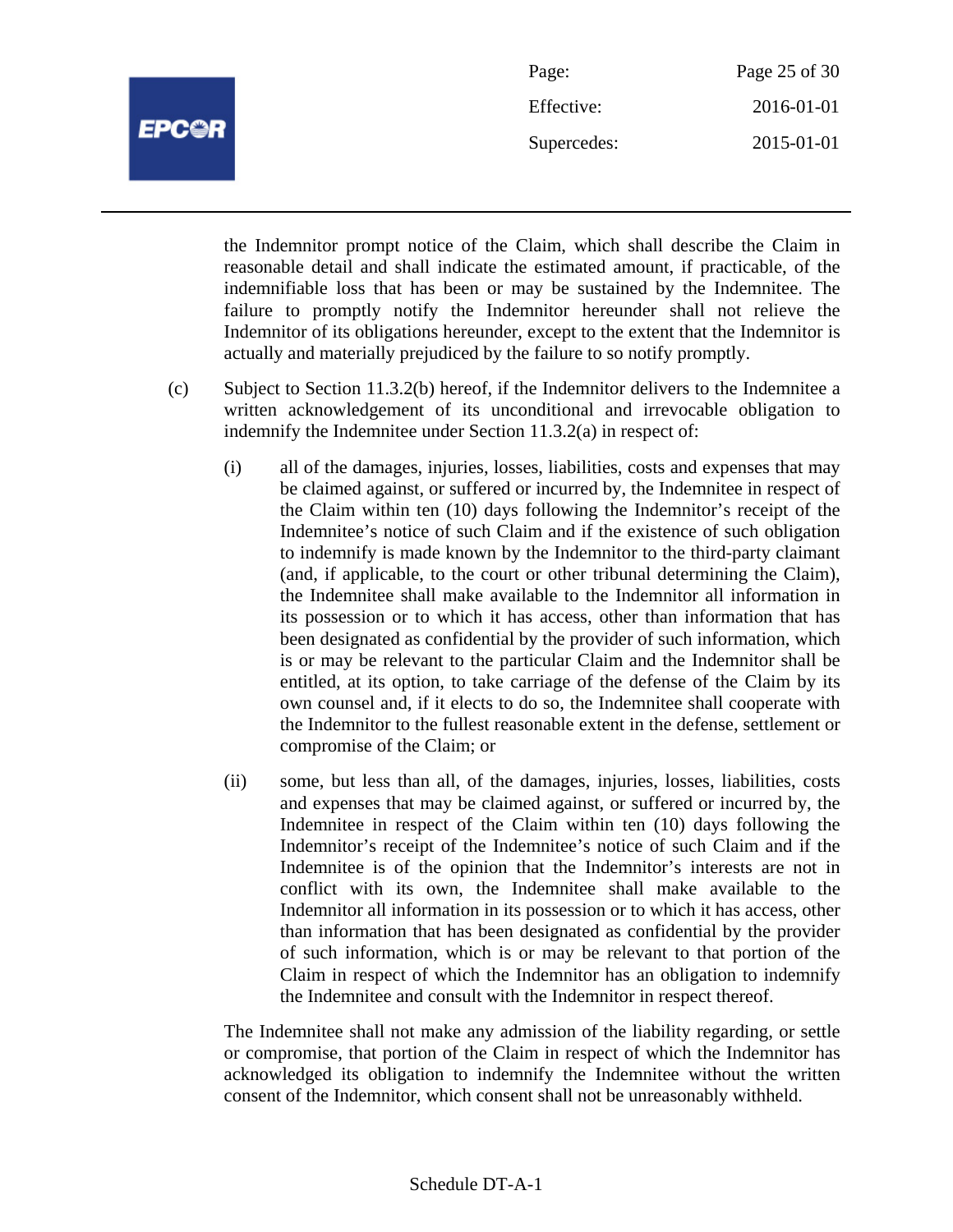

| Page:       | Page 26 of 30 |
|-------------|---------------|
| Effective:  | 2016-01-01    |
| Supercedes: | 2015-01-01    |

The provisions of this Section 11.3.2(c) shall not apply in respect of any Claim to which the Indemnitor is, or may reasonably be expected to be, a party and where the Indemnitee is asserting legal defenses in relation to the Claim that conflict with legal defenses being asserted by the Indemnitor.

# **ARTICLE 12 – FORCE MAJEURE**

# **12.1 Force Majeure Relief**

If an event or circumstance of Force Majeure occurs that affects EDTI's ability to provide any Distribution Access Service, EDTI's obligations and responsibilities hereunder and under any agreement relating to the provision of Distribution Access Service, so far as they are affected by the Force Majeure or the consequences thereof, shall be suspended until such Force Majeure or the consequences thereof are remedied and for such period thereafter as may reasonably be required to restore the Distribution Access Service. A Retailer will be required to continue to pay the Minimum Charge, if applicable, during the period in which EDTI claims relief by reason of Force Majeure.

#### **12.2 Notice**

EDTI shall promptly give the relevant party notice of the Force Majeure including full particulars hereof and shall promptly give the relevant party notice when the Force Majeure ceases to prevent performance of EDTI's obligations.

#### **12.3 Obligation to Remedy**

EDTI shall promptly remedy the cause and effect of the Force Majeure insofar as it is reasonably able to do so.

#### **12.4 Strikes and Lockouts**

Notwithstanding any other provision of these Terms and Conditions, the settlement of any strike, lockout or other industrial disturbance shall be wholly in the discretion of EDTI and EDTI may settle such strike, lockout or industrial disturbance at such time and on such terms and conditions as it may deem appropriate. No failure or delay in settling such strike, lockout or industrial disturbance shall constitute a cause or event within the control of EDTI or deprive EDTI of the benefits of this Article 12.

#### **ARTICLE 13 – DISPUTE RESOLUTION**

#### **13.1 Resolution by EDTI and Retailer**

If any dispute between EDTI and a Retailer arises at any time in connection with these Terms and Conditions, EDTI and the Retailer acting reasonably and in good faith, shall use all reasonable efforts to resolve the dispute as soon as possible in an amicable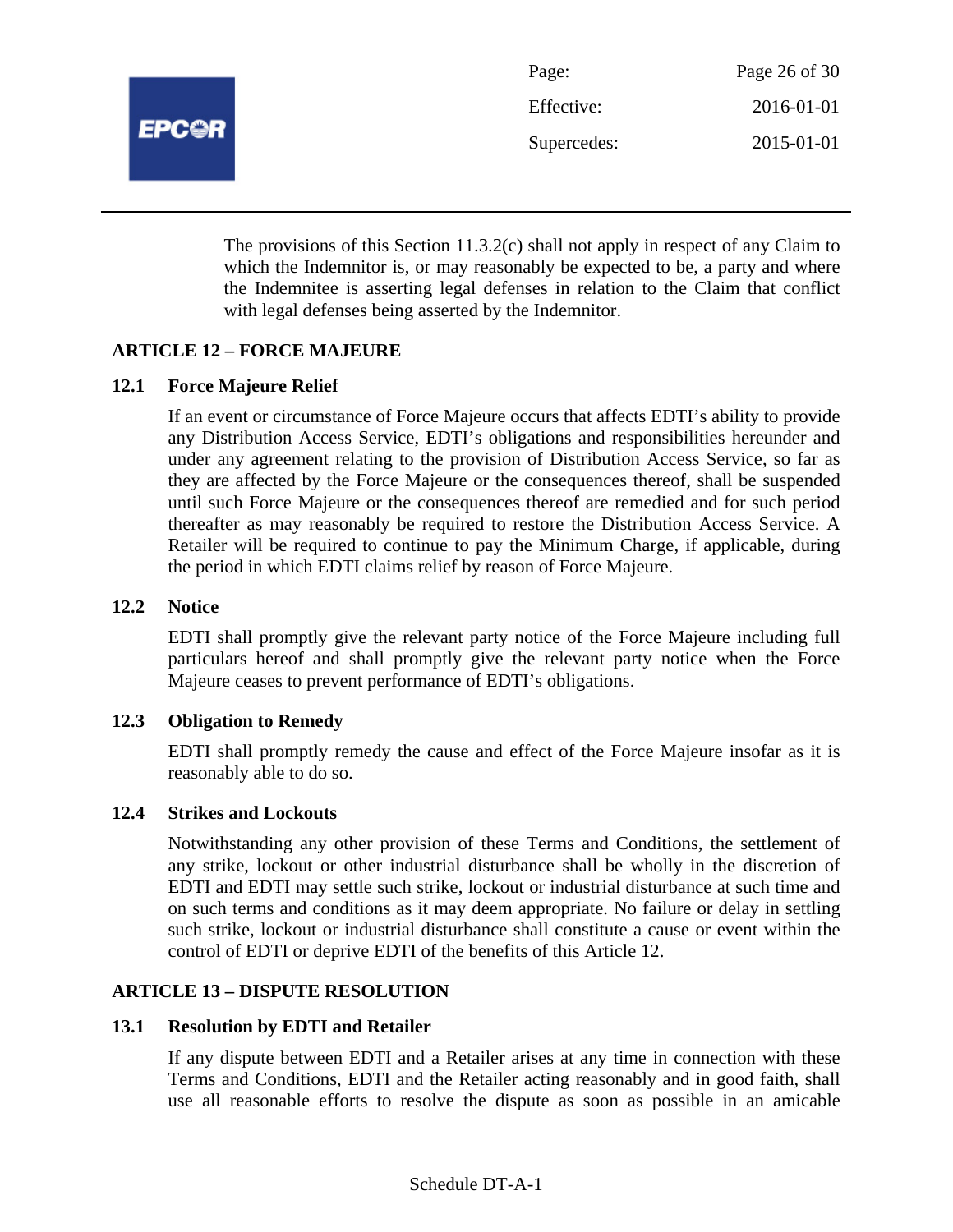

manner. If the dispute cannot be otherwise resolved pursuant to this Article 13, the chief executive officers of EDTI and the Retailer shall meet to attempt to resolve the dispute.

# **13.2 Resolution by Arbitration**

If any dispute has not been resolved pursuant to Section 13.1 hereof within thirty (30) days after notice from EDTI or the Retailer to the other of its desire to have the dispute resolved, then the dispute shall be resolved pursuant to Sections 13.3 to 13.11 hereof. EDTI and the Retailer shall abide by the terms of any award rendered by the arbitrator(s) appointed hereunder without delay.

# **13.3 Arbitrators**

All disputes or differences between EDTI and a Retailer in connection with these Terms and Conditions shall be referred (unless EDTI and the Retailer concur in the appointment of a single arbitrator) to a board of arbitrators consisting of one (1) arbitrator to be appointed by each of EDTI and the Retailer who shall, by instrument in writing, appoint a third arbitrator immediately after they are themselves appointed. Notwithstanding the foregoing, any disputed matters between EDTI and a Retailer relating to an order or direction made or approved by the Commission or falling within the exclusive jurisdiction of the Commission, shall be referred to the Commission for resolution.

#### **13.4 Failure to Concur**

EDTI and a Retailer shall be deemed to have failed to concur in the appointment of a single arbitrator if such an arbitrator shall not have been appointed within fifteen (15) days after the serving by either EDTI or the Retailer on the other of notice requesting it to concur in the appointment of such an arbitrator.

# **13.5 Refusal to Appoint an Arbitrator**

If either EDTI or the Retailer shall neglect or refuse to appoint an arbitrator within fifteen (15) days after the other party (provided such other party has appointed its arbitrator) has served EDTI or the Retailer, as the case may be, with notice to make the appointment, the party who has appointed its arbitrator shall be entitled to apply, upon notice to the other party, to a Justice of the Court of Queen's Bench of Alberta to appoint an arbitrator for the party in default.

# **13.6 Failure to Appoint a Third Arbitrator**

If the arbitrators appointed by EDTI and the Retailer have not, within fifteen (15) days after their appointment or the appointment of the arbitrator last appointed, as the case may be, appointed a third arbitrator, either EDTI or the Retailer shall be entitled to apply upon notice to the other party to a Justice of the Court of Queen's Bench of Alberta to appoint such an arbitrator.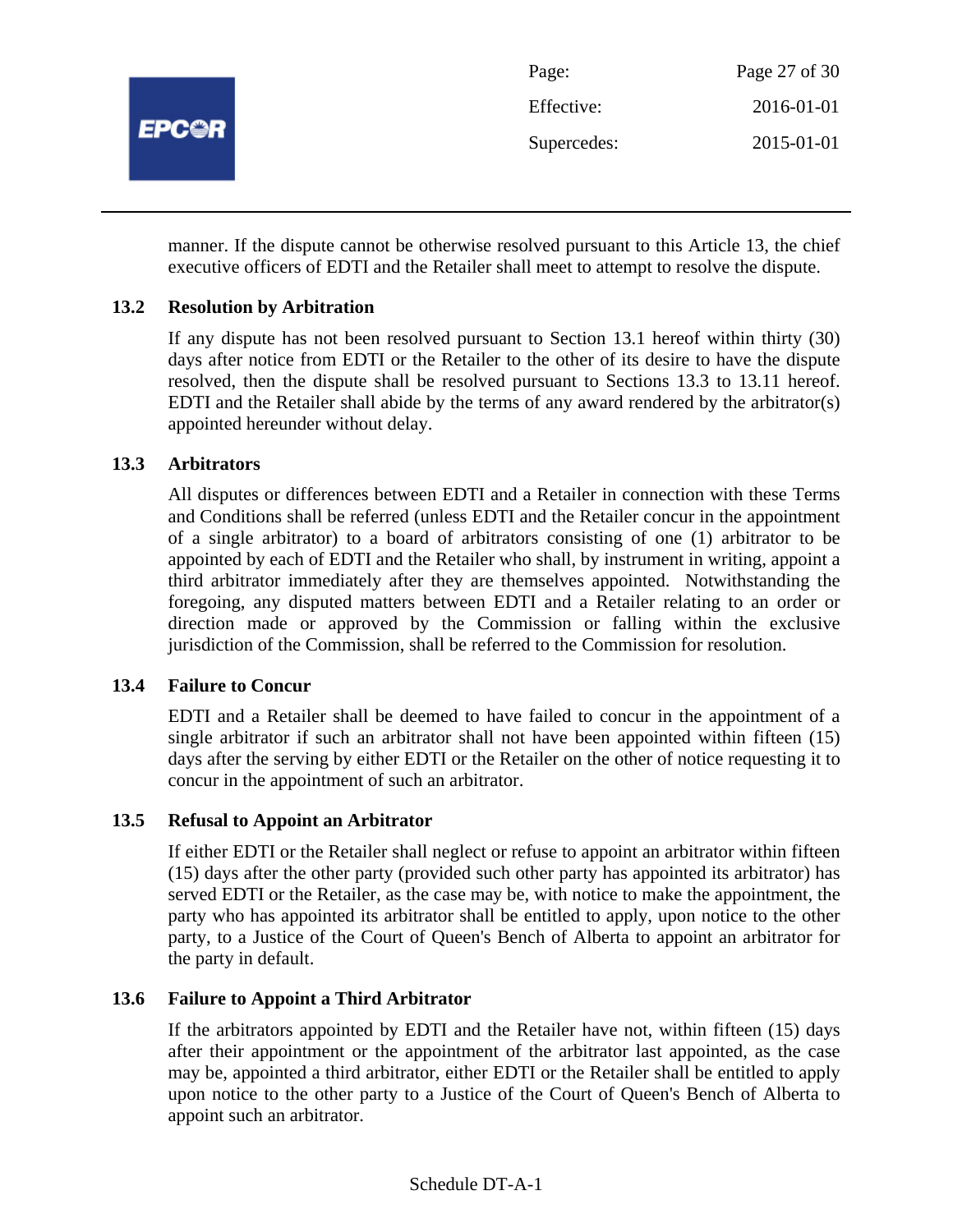

Page: Page 28 of 30 Effective: 2016-01-01 Supercedes: 2015-01-01

#### **13.7 Technical Competence**

Any arbitrator appointed under the provisions of this clause whether by concurrence of EDTI and the Retailer, by either party, by the arbitrators, or by a Justice of the Court of Queen's Bench of Alberta shall, in the opinion of the persons making such appointment, be possessed of such technical or other qualifications as may be reasonably necessary to enable him to properly adjudicate upon the dispute or difference.

#### **13.8 Compensation of Arbitrators**

Each party shall be responsible for the costs of the arbitrator appointed by it hereunder. The costs of the third arbitrator shall be divided evenly between the parties.

#### **13.9 Application of the Arbitration Act (Alberta)**

Except as herein modified, the provisions of the *Arbitration Act*, R.S.A., 2000, c. A-43, as amended from time to time, shall apply to any arbitration proceeding.

#### **13.10 Decisions Binding**

A decision of the single arbitrator or the majority of the three arbitrators named or appointed shall be final and binding upon each of the parties to the dispute or difference.

#### **13.11 Continuity of Service**

All performance required under these Terms and Conditions by EDTI and the Retailer and payment therefore shall continue during the dispute resolution proceedings contemplated by this Article 13, provided that in the case of any such proceedings pertaining to amounts payable under these Terms and Conditions, any payments or reimbursements required as a result of the proceedings shall be effective as of a date to be determined in such proceedings and interest shall be paid thereon by the party required to make the payment or reimbursement on the amount thereof at the rate quoted by the Royal Bank of Canada as its "prime rate" from the date so determined until paid.

#### **ARTICLE 14 – ADDITIONAL PROVISIONS RELATING TO SERVICES**

#### **14.1 Independent System Operation or Transmission Facility Owner Requirements**

The Retailers acknowledge and agree that EDTI is bound by all operating instructions, policies and procedures of the ISO and transmission facility owners which are needed to maintain the integrity of the Interconnected Electric System. The Retailers acknowledge and agree that they will cooperate with EDTI so that EDTI will be in compliance with all such operating instructions, policies and procedures which include, but are not limited to, those operating instructions, policies and procedures pertaining to minimum and maximum generation emergencies, and supply voltage reduction or full interruption of Customer load by either manual or automatic means.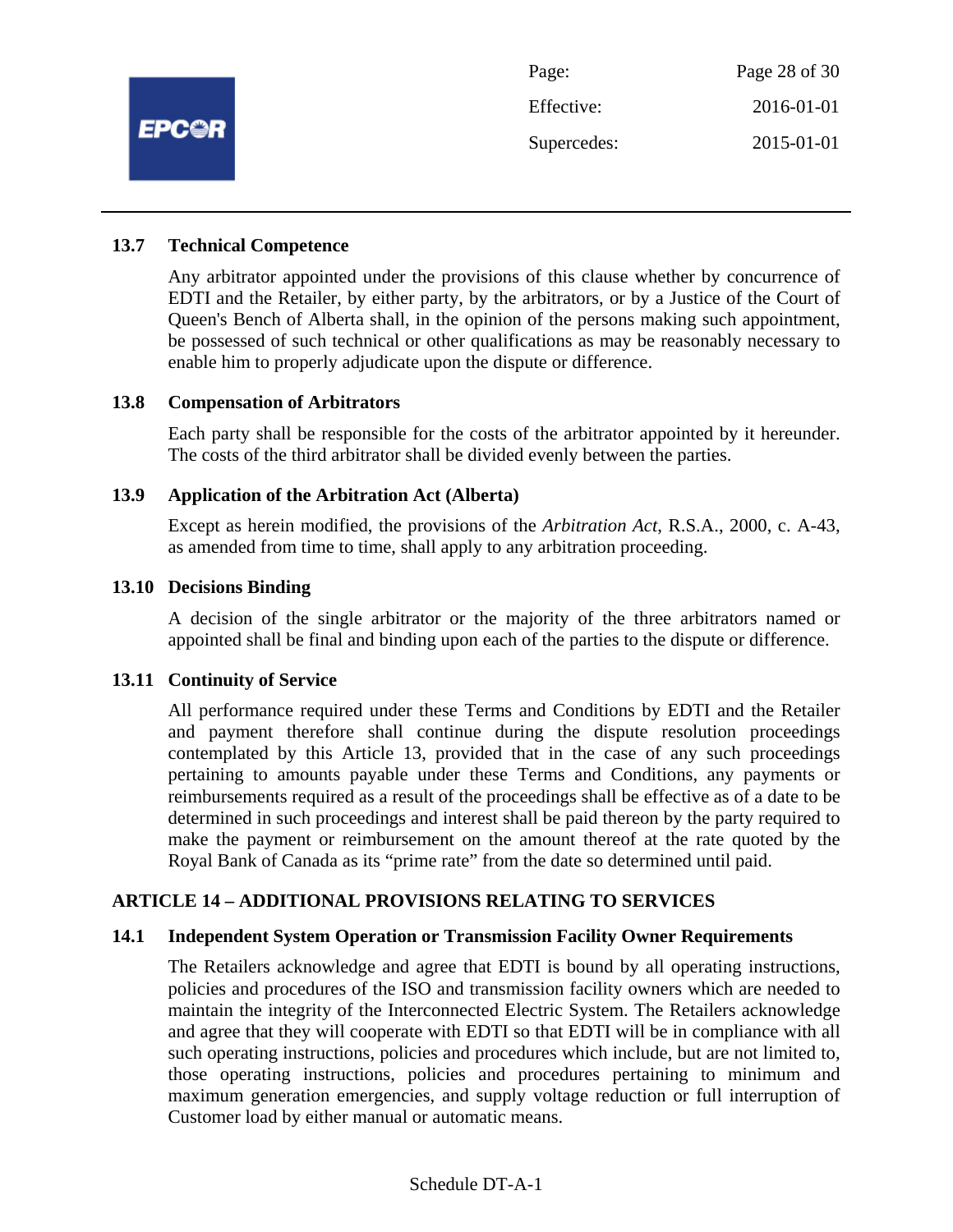|              | Page:       | Page 29 of 30 |
|--------------|-------------|---------------|
| <b>EPC@R</b> | Effective:  | 2016-01-01    |
|              | Supercedes: | 2015-01-01    |
|              |             |               |

#### **14.2 Compliance with Applicable Legal Authorities**

EDTI and the Retailer are subject to, and shall comply with, all existing or future applicable federal, provincial and local laws, all existing or future orders or other actions of the ISO or of governmental authorities having applicable jurisdiction. EDTI will not violate, directly or indirectly, or become a party to a violation of any applicable requirement of the ISO or any applicable federal, provincial or local statute, regulation, bylaw, rule or order in order to provide Distribution Tariff Services to the Retailer or a Customer of the Retailer. EDTI's obligation to provide Distribution Tariff Services is subject to the condition that all requisite governmental and regulatory approvals for the provision of such Distribution Tariff Services will have been obtained and will be maintained in force during such period of Distribution Tariff Services.

#### **14.3 Service Interruption**

While EDTI takes all reasonable efforts to guard against interruptions, it does not guarantee uninterrupted service. Without liability of any kind to EDTI, EDTI shall have the right to disconnect or otherwise curtail, interrupt or reduce Distribution Tariff Service to Customers whenever EDTI reasonably determines, or when EDTI is directed by the ISO, that such a disconnection, curtailment, interruption or reduction is:

- (a) necessary to facilitate construction, installation, maintenance, repair, replacement or inspection of any of EDTI's Facilities;
- (b) to maintain the safety and reliability of EDTI's distribution system; or,
- (c) due to any other reason including dangerous or hazardous circumstances including emergencies, forced outages, potential overloading of EDTI's distribution system or Force Majeure.

#### **14.4 No Assignment**

A Retailer shall not assign any of its rights or obligations under these Terms and Conditions or any other agreement with EDTI relating to Distribution Tariff Services without obtaining any necessary regulatory approvals and EDTI's approval where required in such agreement. No assignment shall relieve the Retailer of any of its obligations under these Terms and Conditions until such obligations have been assumed by the assignee and EDTI has agreed to the novation. Any assignment in violation of this section shall be void.

#### **14.5 No Waiver**

The failure of EDTI or a Retailer to insist on any one or more instances upon strict performance of any provisions of these Terms and Conditions or any other agreement between EDTI and a Retailer relating to Distribution Tariff Services, or to take advantage